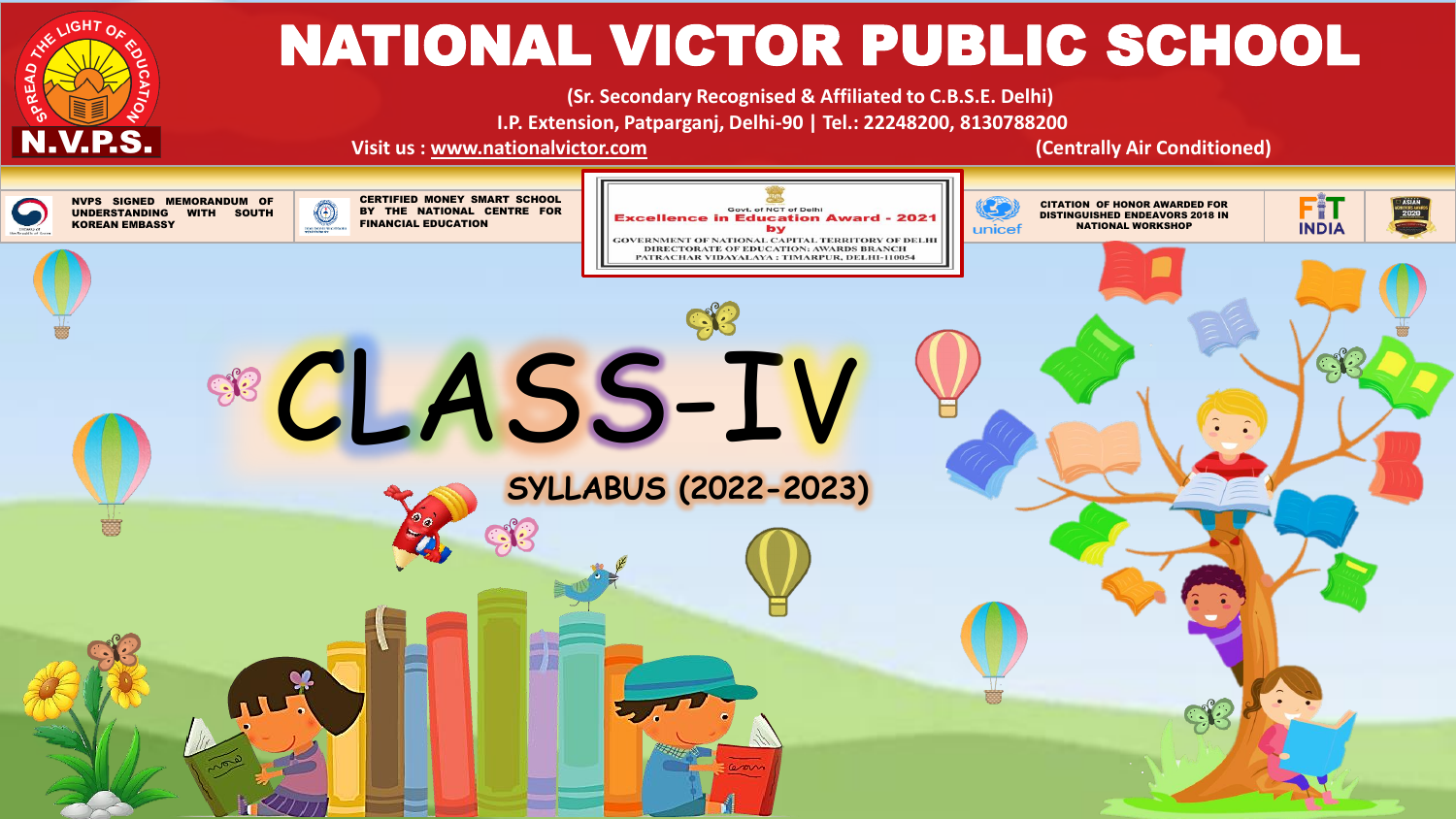# **SESSION: 2022-2023 Preface**

**Education is a discovery of journey and growth. The vision of National Victor Public School is to lay the basic foundation and thereafter allow the latest talent to fully develop, also to provide value based education with new innovations and ideas.**

Students here are made to learn, absorb information and demonstrate the knowledge grasped in different ways and teachers at National Victor Public School often use an array of techniques which cater to multiple learning styles to help students retain information and strengthen the understanding of concepts. A variety of strategies and methods are used to ensure that all students have equal opportunities to learn. A lesson plan is carried out in several ways such as : questioning, explaining, discussing, debating, collaborating, demonstrating and co-relating the concepts to real life situations.

As per the guidelines of the Central Board of Secondary Education, we follow Continuous and Comprehensive Evaluation System. It is in the classrooms that learners can analyze and evaluate their experiences, learn to doubt, question to investigate, and think independently. Continuous and Comprehensive System covers all aspects of students' development. The objective is to bring continuous improvement in the performance of the learners through regular assignments and evaluations. In Primary classes the assessment is based on regular Ongoing Evaluations and Internal Assessments.

The curriculum allows the flexibility of choosing a child centric methodology in which emphasis is laid on learning by experimenting. The curriculum in Primary classes follows an integrated approach by providing hands on activities to strengthen the academics. The usage of Interactive Board & Power point presentations makes the teaching-learning process more interactive & lively.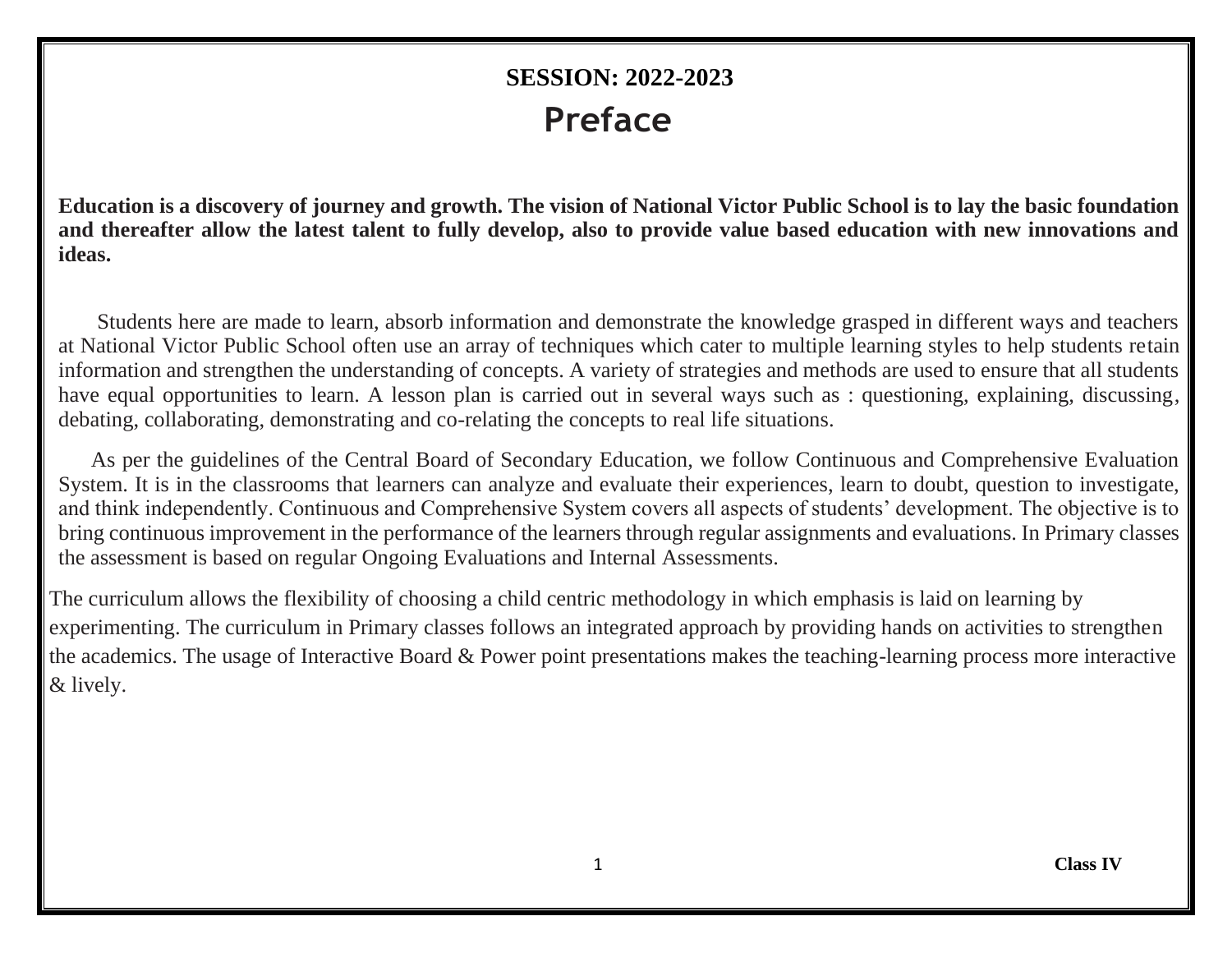# **English**

#### **Objectives of teaching English:**

- 1. To facilitate the teaching of listening, speaking, reading, writing, grammar, vocabulary, spelling and pronunciation.
- 2. To develop a set of core vocabulary and expressions for use in simple conversations.
- 3. To motivate the children to learn English and experience a wide range of the language.
- 4. To enable the children to acquire all the essential skills of good communication in English.
- 5. To encourage the children, to use English language for the purpose of social interaction with precision and confidence.

# **Name of the textbooks:**

- 1. Prime English 4
- 2. Fitzroy Phonics Readers (31-40) (Supplementary Reader)

| <b>Month</b> | Literature                        | <b>Grammar</b>                                                                         | <b>Writing skills</b>  | <b>Fitzroy Phonics Readers</b><br>$(31-40)$ | <b>Activity</b>                                      |
|--------------|-----------------------------------|----------------------------------------------------------------------------------------|------------------------|---------------------------------------------|------------------------------------------------------|
| <b>April</b> | MLL , Lesson-1 Neha,<br>My sister | MLL, Alliterations<br>and Conjunctions                                                 | Paragraph writing      | Kate and Mate                               | Share tongue twister in the<br>class (alliteration). |
| <b>May</b>   | Lesson-2 Tell us a Tale<br>(Poem) | Words in context,<br>Abstract nouns                                                    | Paragraph writing      | The Boat                                    | Write a fairytale of your<br>own                     |
| July         | Lesson-3 Recycling                | Quantity words (much,<br>many, a few or a little,<br>verbs), Main and<br>helping verbs | Picture<br>Composition | On the Hill                                 | Reuse a thing to grow a<br>plant.                    |
|              | <b>Class IV</b><br>$\overline{2}$ |                                                                                        |                        |                                             |                                                      |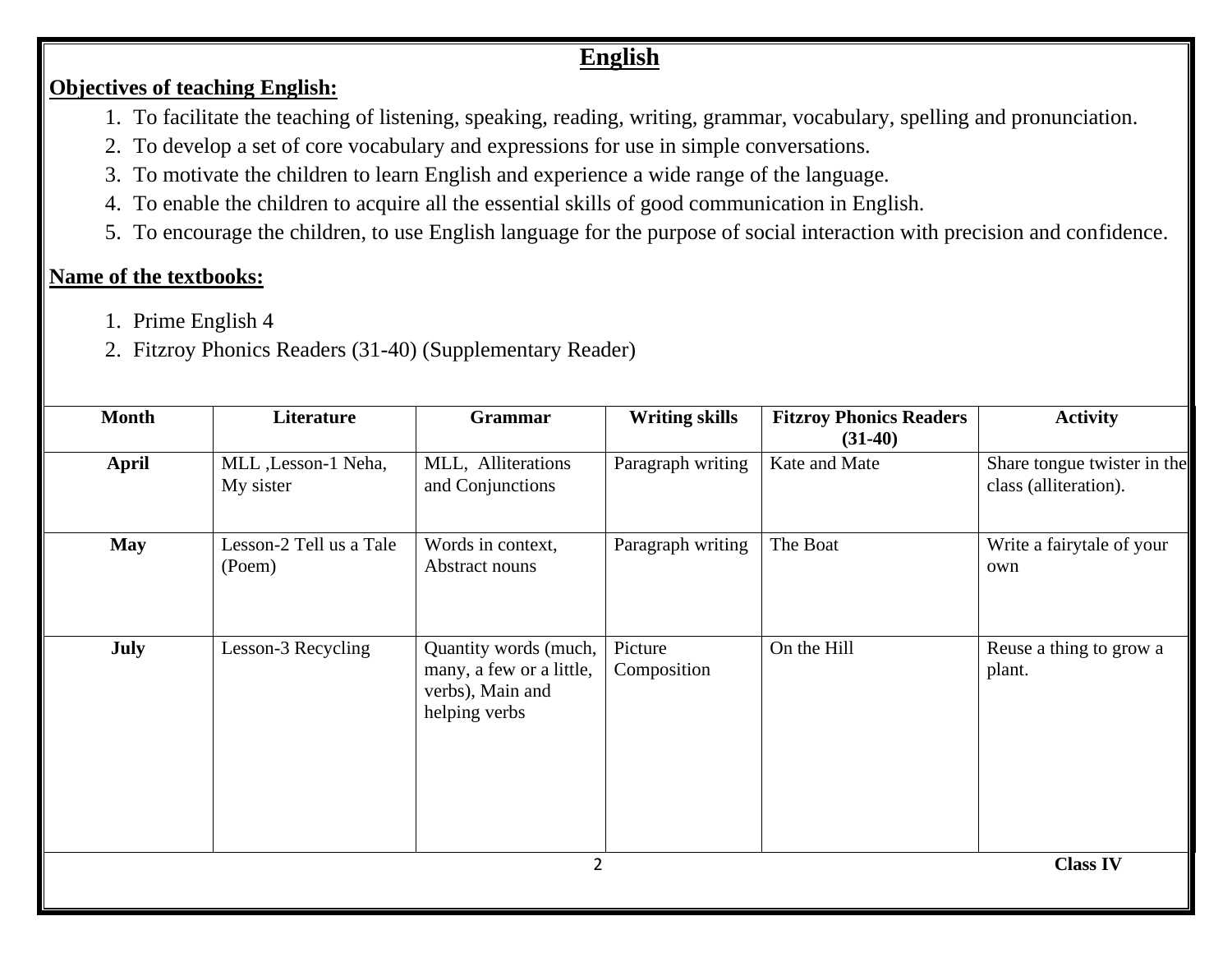| <b>August</b>   | <b>Lesson-4 Falling Snow</b><br>(poem),<br>Lesson-5 The Pied Piper<br>of Hamelin,<br>Lesson-6 The Fox and<br>the Crow (Poem) | Simile, Adverbs of<br>frequency, Adjectives,<br>Present and Past<br>Participle Adjectives,<br>Rhyme scheme | Picture<br>Composition                  | The Cat and The Fish<br>Dolly Duck          | Make a snowman to use<br>as a bookmark. Learn how<br>to use a dictionary. |  |
|-----------------|------------------------------------------------------------------------------------------------------------------------------|------------------------------------------------------------------------------------------------------------|-----------------------------------------|---------------------------------------------|---------------------------------------------------------------------------|--|
| September       |                                                                                                                              |                                                                                                            | <b>SYLLABUS COMPLETION AND REVISION</b> |                                             |                                                                           |  |
|                 |                                                                                                                              |                                                                                                            | <b>TERM I</b>                           |                                             |                                                                           |  |
| <b>October</b>  | Lesson-7 Whittington<br>and His Cat,<br>Lesson-8 Foreign Lands<br>(Poem)                                                     | Phrasal Verbs,<br>Present Perfect Tense,<br>Imagery, Past Perfect<br>Tense                                 | <b>Story Writing</b>                    | Captain Hornblower                          | Fact file of a pet animal                                                 |  |
| <b>November</b> | Lesson-9 Tenali Rama<br>and the Thieves,<br>Lesson-10 A Tragic<br>Story (Poem)                                               | Strong and weak<br>adjectives, Adjective-<br>Degrees of<br>comparison, Analogy,<br>Prepositions            | <b>Story Writing</b>                    | The Flying Doctor Service<br>David the Duck | Story telling in the class                                                |  |
| <b>December</b> | Lesson-11 Marie Curie                                                                                                        | Homonyms, Definite<br>articles                                                                             | Informal letter<br>writing              | Silas the Cat                               | Paste pictures of famous<br>inventors and their<br>inventions.            |  |
| <b>January</b>  | Lesson-12 Creative                                                                                                           | Homographs,                                                                                                | Informal letter                         | Shawn and the Go-Kart                       | Imagine and speak about                                                   |  |
|                 | Minds (Poem)                                                                                                                 | Reflexive Pronouns                                                                                         | writing                                 |                                             | an invention of your own                                                  |  |
| <b>February</b> |                                                                                                                              |                                                                                                            | <b>SYLLABUS COMPLETION AND REVISION</b> |                                             |                                                                           |  |
|                 | <b>TERM II</b>                                                                                                               |                                                                                                            |                                         |                                             |                                                                           |  |

# **EVALUATION SYSTEM:**

1. There is a continuous assessment of each child based on the following aspects of the English language – Oral, Reading, Recitation, Listening and Speaking skills.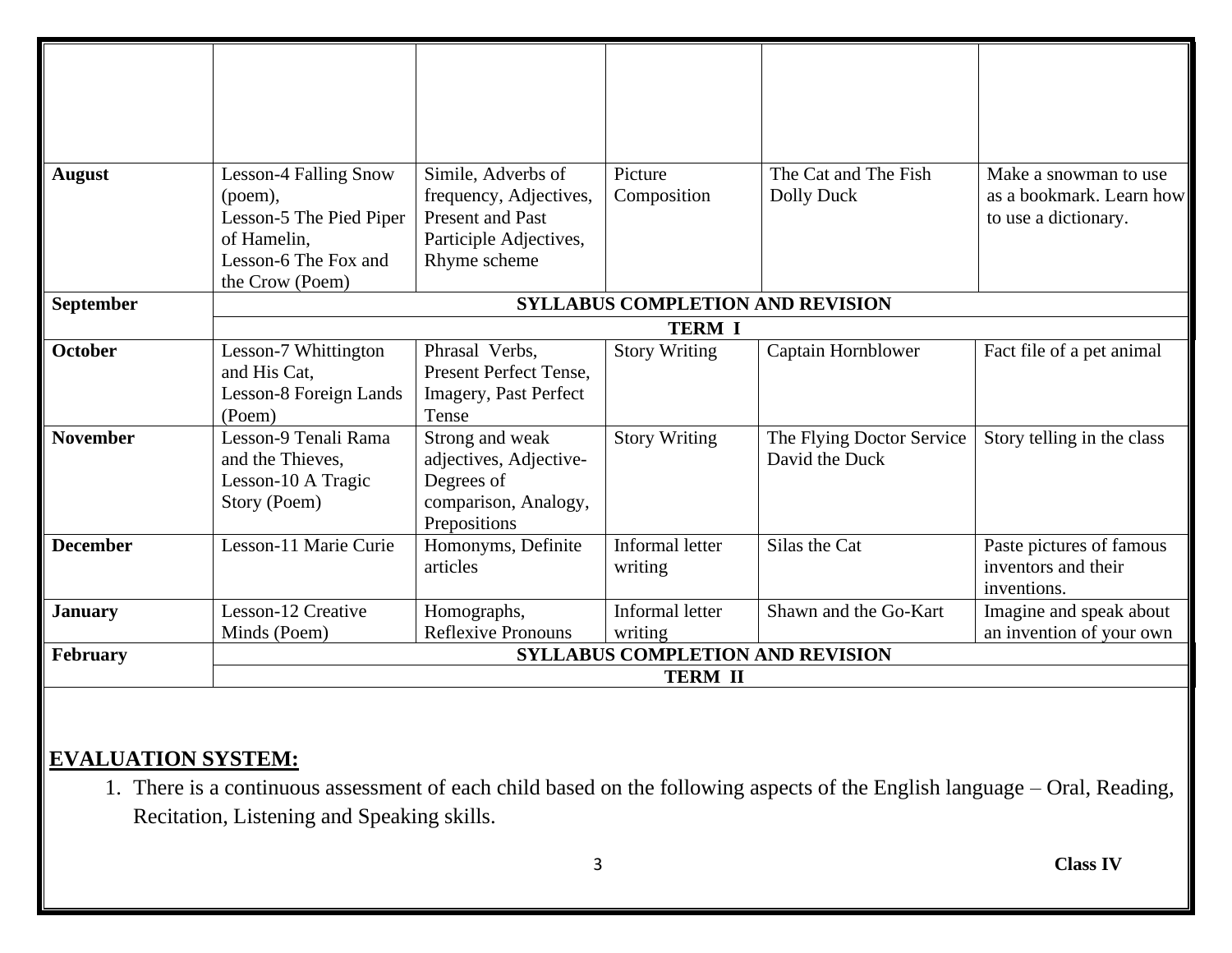2. Comprehending text

3. Development of oral communication skills

4. Listening and recall

5. Reading and writing skills

6. Phonological awareness

7. Dictation will be given every month.

8. Regular class tests will be conducted.

# **EVALUATION PATTERN:**

#### **Term I**

#### **ASSESSMENT-I**

Lesson-1 Neha, My Sister Lesson-2 Tell us a Tale (poem) **ASSESSMENT-II**

Lesson-3 Recycling Lesson-4 Falling Snow (poem) Lesson-5 The Pied Piper of Hamelin Lesson-6 The Fox and the Crow (poem)

# **Term II**

#### **ASSESSMENT-III**

Lesson-7 Whittington and his cat Lesson-8 Foreign Lands (poem) **ASSESSMENT-IV**

Lesson-9 Tenali Rama and the Thieves Lesson-10 A tragic Story (poem)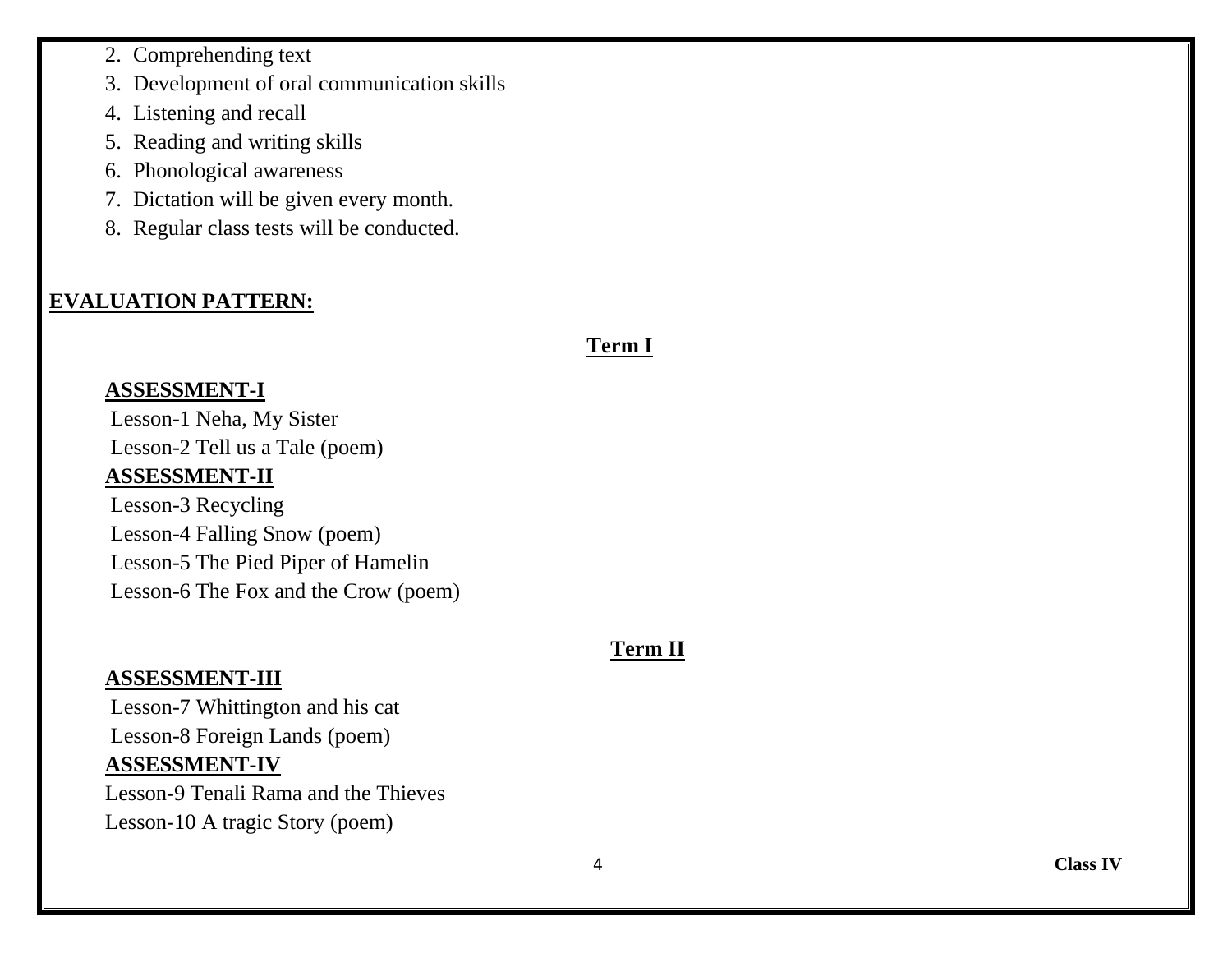Lesson-11 Marie Curie Lesson-12 Creative Minds (poem)

#### **Suggestions to Parents:**

- 1. Spend quality time with your child.
- 2. Develop reading and speaking skills.
- 3. Engage them in creative activities.
- 4. Develop habit of reading newspaper for better learning.
- 5. Provide friendly environment to boost their confidence.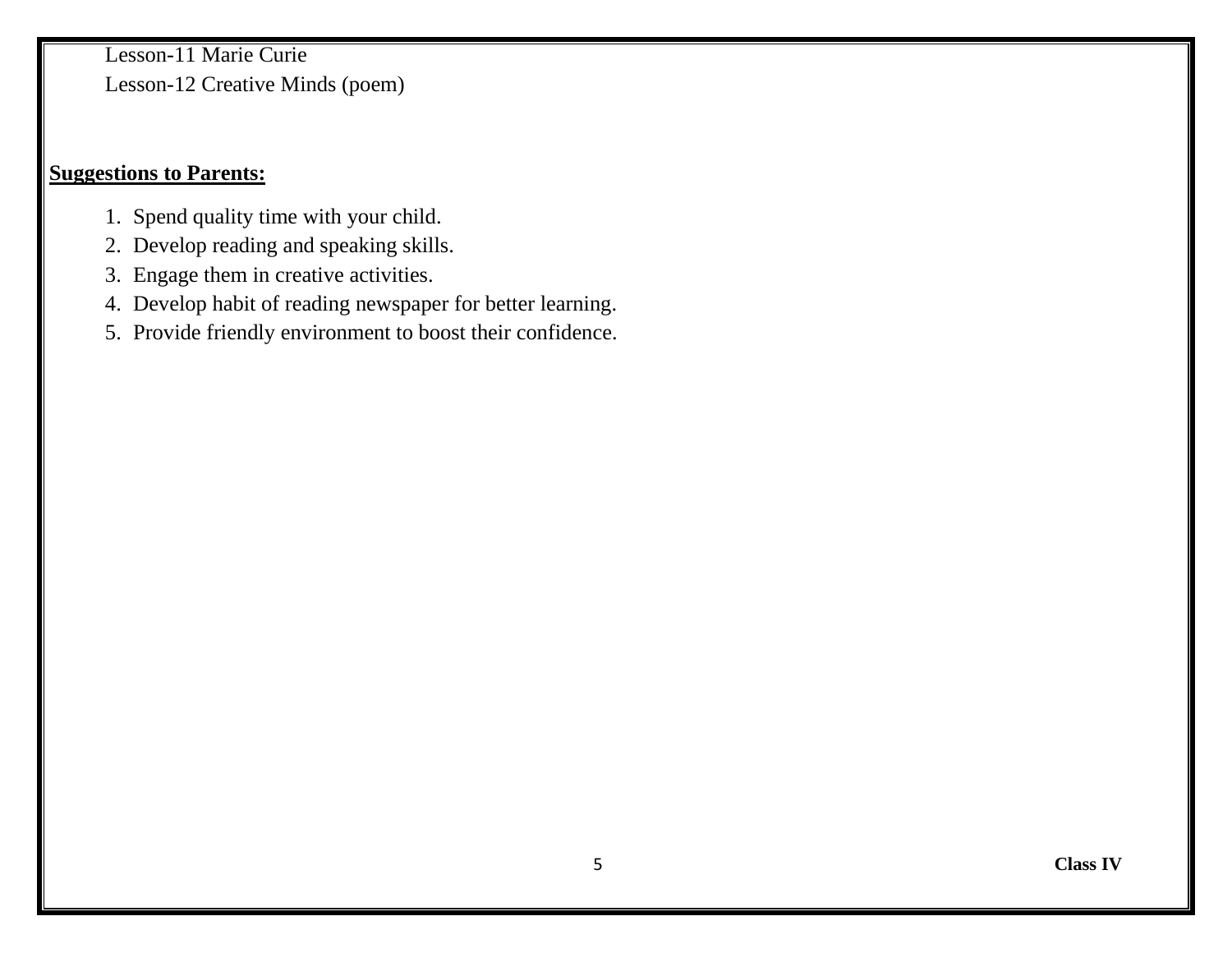# <u>हिंदी</u>

# ह िंदी शिक्षण के सामान्य उद् देश्य **:-**

1.छात्रों में श्रवण, वाचन, लेखन एवं पाठन - कौशल का विकास करना एवं रचनात्मक कौशल का विकास करना।

 $\vert$  2.पठन - पाठन में गति, लय, आरोह - अवरोह का ज्ञान कराना।

3.वर्णित या पठित सामग्री को सुनकर अर्थ ग्रहण करना।

4. अभिव्यक्ति के माध्यमों (नाटक, कहानी, आत्मकथा आदि) से परिचित कराना।

 $\big|$  5.छात्रों को व्याकरण के मौलिक सिद्धांतों एवं नियमों की जानकारी देना।

 $\vert$  6. स्मार्ट बोर्ड के माध्यम से व्याकरणिक विषयों को रोचक बनाना।

 $\vert$ 7. अपनी राष्ट्रभाषा के प्रति प्रेम एवं सम्मान जागृत करना।

#### पाठ्य **-** प ुस्िकों केनाम **:-**

 $\big|$ Next हिंदी पुस्तक - 4 'ए'

 $\big|$ Next हिंदी पुस्तक - 4 'बी'

| माह    | साहित्य                          | व्याकरण                        | लेखन कौशल       | रचनात्मक गतिविधि |
|--------|----------------------------------|--------------------------------|-----------------|------------------|
| अप्रैल | न्यूनतम अधिगम  स्तर              | अनेकार्थी शब्द, अनेक शब्दों के | * अपठित गद यांश | *संदेश लेखन      |
|        | पाठ - 1 कज़ाकी                   | लिए एक शब्द, उपसर्ग-प्रत्यय    |                 |                  |
|        | पाठ -  2 हम सब सुमन एक उपवन के ( |                                | * चरित्र चित्रण |                  |
|        | कविता )                          |                                |                 |                  |
|        |                                  |                                |                 |                  |
| मड़े   | पाठ - 3 प्रेरक प्रसंग            | संज्ञा और उसके भेद             | * डायरी - लेखन  | * जीवन आरेख      |
|        |                                  |                                | * पत्र - लेखन   |                  |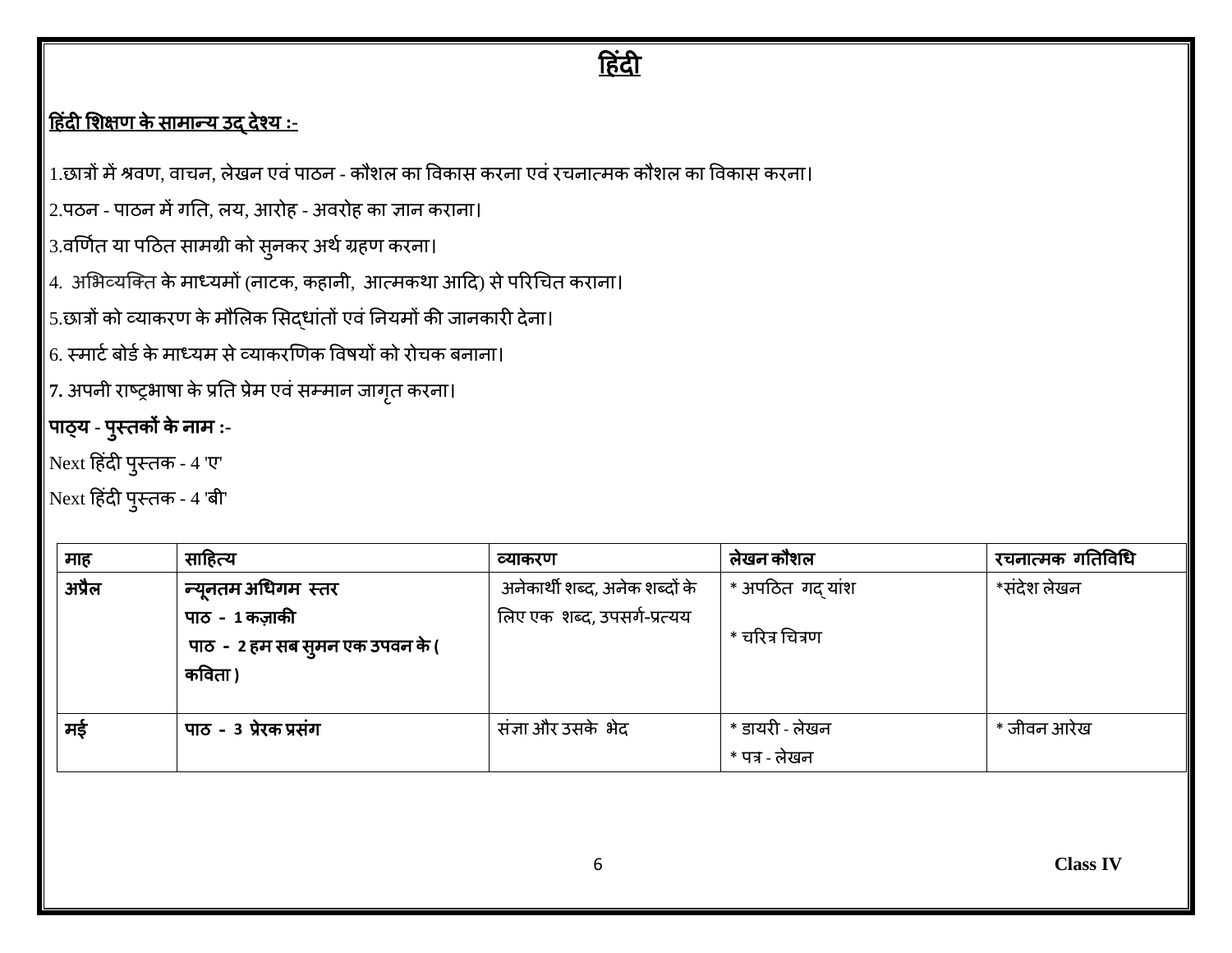| जुलाई   | पाठ - 4 बुलंद हौंसले<br>पाठ- 5 सभा का खेल (कविता) | लिंग, वचन, पुरुषवाचक सर्वनाम   | * समाचार - लेखन  | * पत्र से पहूँचाएँ अपनी बात |
|---------|---------------------------------------------------|--------------------------------|------------------|-----------------------------|
|         |                                                   |                                |                  |                             |
| अगस्त   | पाठ - 6 खेल - खेल में एक मुलाकात                  | निश्चयवाचक - अनिश्चयवाचक       | * यात्रा - वर्णन | * कोलाज निर्माण - मेरा      |
|         | पाठ - 7 अनोखी यात्रा                              | सर्वनाम, मुहावरे               |                  | प्रिय खिलाड़ी               |
| सितंबर  |                                                   | पाठ्यक्रम पूर्ति एवं पुनरावृति |                  |                             |
|         |                                                   | टर्म-1                         |                  |                             |
| अक्टूबर | पाठ - 8 ऐसे थे बापू                               | गुणवाचक, संख्यावाचक,           | * सूचना  - लेखन  | * विज्ञापन - प्रस्तुति      |
|         | पाठ - 9 पपाइरस की आत्मकथा                         | परिमाणवाचक, संकेतवाचक          |                  |                             |
|         |                                                   | विशेषण                         |                  |                             |
| नवंबर   | पाठ - 11 कितनी बड़ी दिखती होंगी (कविता)           | क्रिया                         | *कविता - लेखन    | * रंगोली से सजाएँ घर        |
|         |                                                   |                                |                  | अपना                        |
| दिसंबर  | पाठ - 10 ज़ोया का संसार                           | विराम - चिह् न, काल            | * संवाद - लेखन   | *जल व बिजली संरक्षण         |
|         | पाठ - 12 बादल कब आओगे ? (कविता)                   |                                |                  | पर पोस्टर तैयार करना        |
|         |                                                   |                                |                  |                             |
| जनवरी   | पाठ - 13 साथी हाथ बढ़ाना                          | विराम - चिह् न, शब्द - भंडार   | $*$ पत्र - लेखन  | *नारा - लेखन                |
|         | पाठ - 14 दहाड़ नहीं पुकार                         |                                | *कहानी - लेखन    |                             |
|         |                                                   |                                |                  |                             |
| फरवरी   |                                                   | पाठ्यक्रम पूर्ति एवं पुनरावृति |                  |                             |
|         |                                                   | टर्म-2                         |                  |                             |
|         |                                                   | 7                              |                  | <b>Class IV</b>             |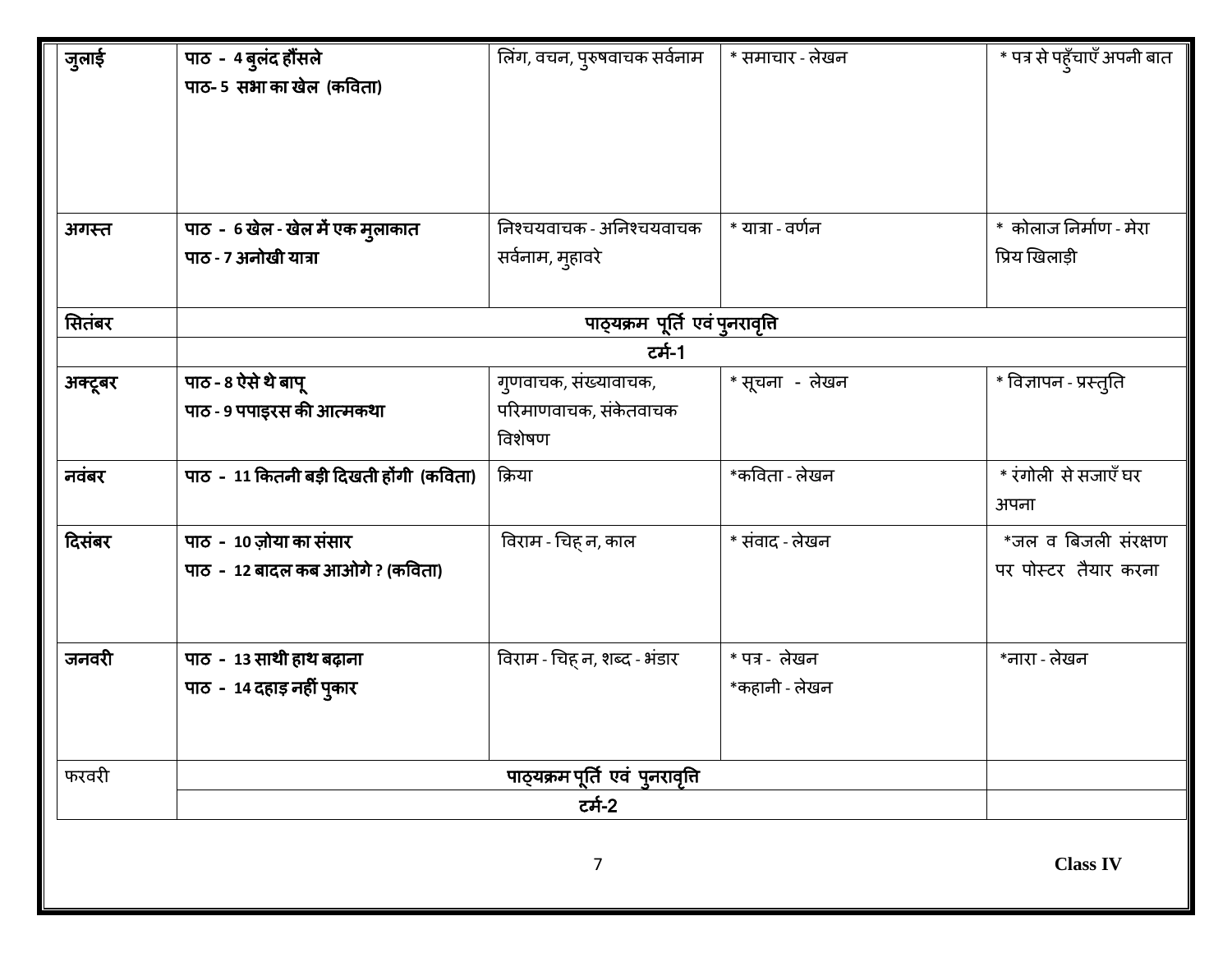# <u>|मूल्यांकन प्रणाली :-</u>

# $\big|$ 1. साप्ताहिक श्रुतलेख

 $\big|2$ . पाठ के समाप्त होने पर कक्षा परीक्षा ली जाएगी।

- $\big|$ 3. शुद्ध हिंदी भाषI में बातचीत करने पर बल दिया जाएगा।
- $\big|$ 4. नवीन विषयों पर सृजनात्मक कार्य ।
- $\vert$ 5. कविता कंठस्थ करना ।

# <u>|मूल्यांकन का प्रारूप :-</u>

# टमि-1

# मूलयाकिं न **- I**

- पाठ 1 कजाकी
- पाठ 2 हम सब सुमन एक उपवन के (कविता)
- पाठ 3 प्रेरक प्रसिंग

# <u>मूल्यांकन -II</u>

पाठ - 4 बुलंद हौंसले

पाठ - 5 सभा का खेल ( कविता)

पाठ - 6 खेल - खेल में एक मुलाकात

पाठ - 7 अनोखी यात्रा

# टमि-2

# मूलयाकिं न **-** III

पाठ -  $8$  ऐसे थे बापू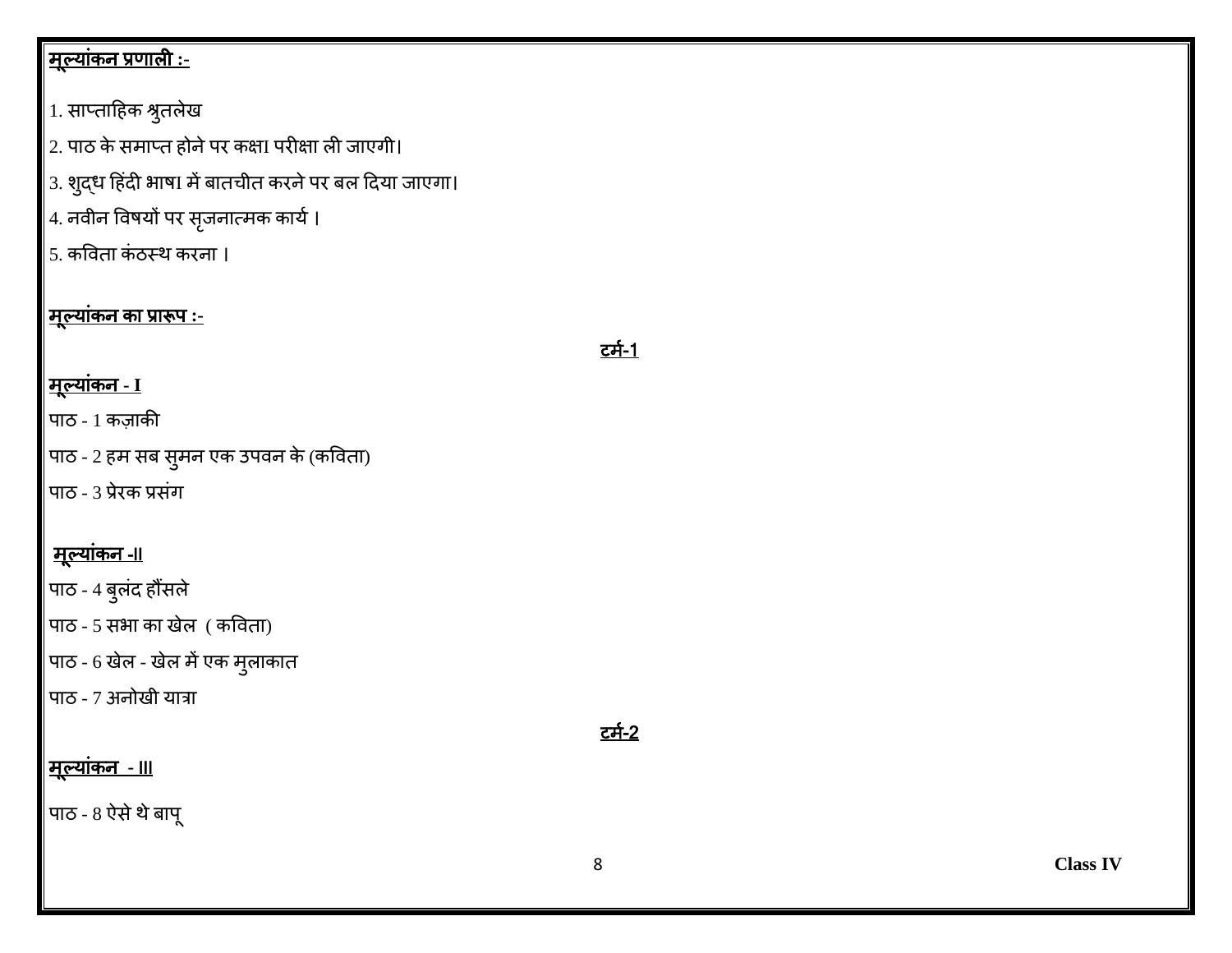पाठ - 9 पपाइरस की आत्मकर्ा पाठ -11 कितनी बड़ी दिखती होंगी? (कविता)

# |<u>मूल्यांकन-IV</u>

पाठ - 10 जोया का सिंसार

 $\big|$ पाठ - 12 बादल कब आओगे? (कविता)

पाठ - 13 साथी हाथ बढ़ाना

पाठ - 14 दहाड़ नहीं पुकार

# <u>अभिभावकों के लिए सुझाव :-</u>

- 1. सुलेख पर वविेष ध्यान हदया जाए।
- $\vert$ 2. बच्चों को मात्राओं का सतत अभ्यास कराएँ।
- 3.पाठ्य- पुस्तक के अतिरिक्त समाचार पत्र एवं अन्य पत्र पत्रिकाएँ पढ़ने के लिए प्रेरित करें।
- $\left|$  4.कक्षा में पढ़ाई गई विषय- वस्तु का नियमित अभ्यास कराएँ।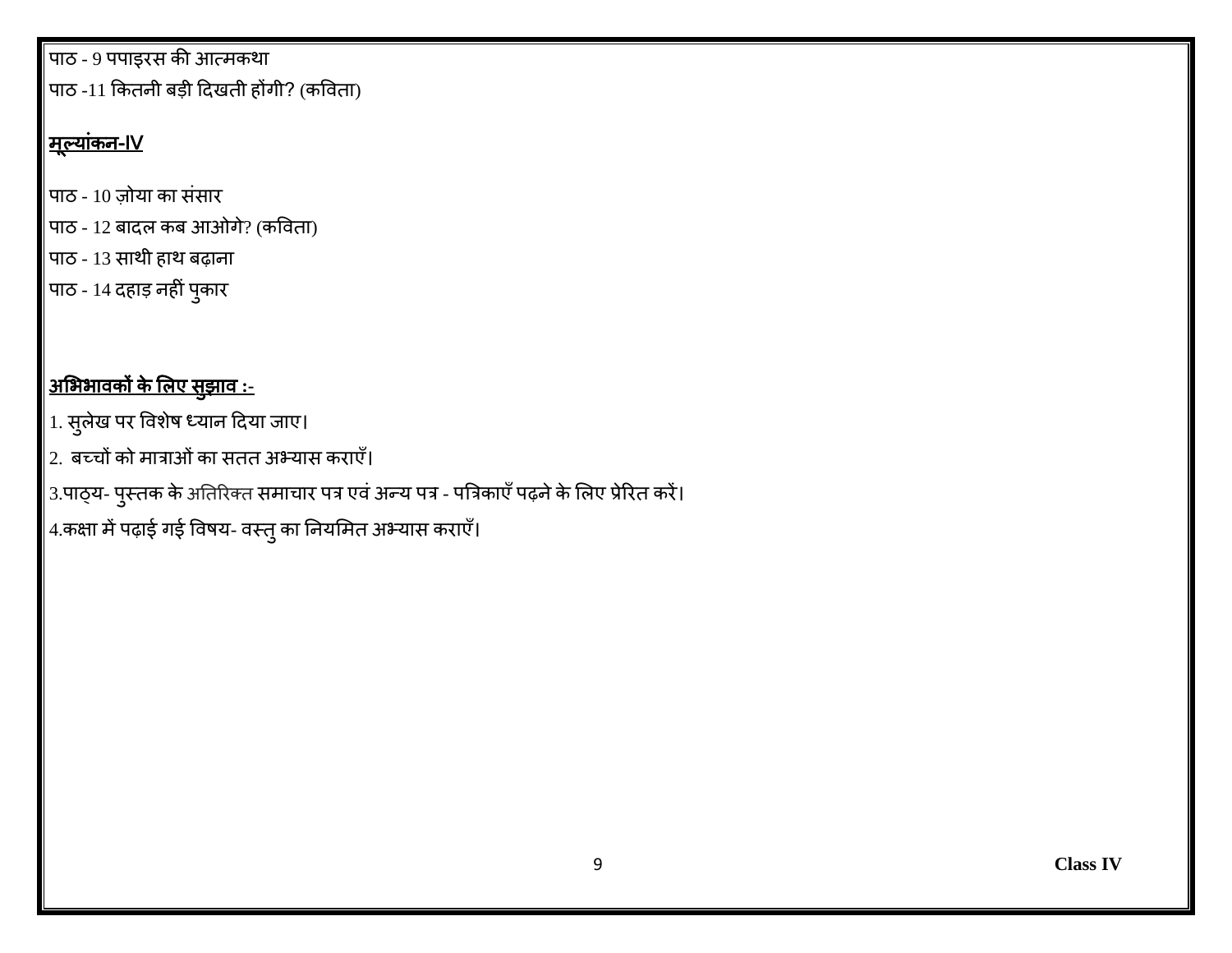# **MATHEMATICS**

#### **Objectives of teaching Mathematics :**

- 1. To acquire the knowledge and understand the mathematical language i.e terms, symbols, diagrams, principles and proofs to represent mathematical ideas.
- 2. To develop the mathematical thinking and problem solving skills among students.
- 3. Help students to develop creativity and the ability to think, communicate and solve problems.
- 4. Help students to understand and acquire basic mathematical concepts and computational skills.
- 5. To develop positive attitude by experiencing mathematics in a real life context through practical and experimental activities.

#### **Names of the textbooks**

1.WONDER MATH- 4 BOOK A

#### 2. WONDER MATH- 4 BOOK B

| <b>Month</b>     | <b>Chapter</b>        | <b>Sub Topic</b>                                  | <b>Activities</b>     | <b>Mental Math</b>    |
|------------------|-----------------------|---------------------------------------------------|-----------------------|-----------------------|
|                  |                       |                                                   |                       | <b>Concepts</b>       |
| <b>April</b>     | Recapitulation of     | Numbers beyond 9999, Comparing and Ordering       | Addition and          | Comparison and round  |
|                  | previous concepts     | data, International System of Numeration          | subtraction of large  | off numbers           |
|                  | Unit 1 Large Numbers  | ,Rounding Off Numbers, Roman Numerals ,Lines      | numbers with the help |                       |
|                  | Unit 3 Geometry       | ,Polygons ,Circles, Circular designs ,Nets        | of dice               |                       |
|                  | (Activity)            |                                                   |                       |                       |
| <b>May</b>       | Unit 2 Addition and   | Addition and Subtraction of large numbers,        |                       | Simple addition and   |
|                  | Subtraction           | Multiplication of a 3- digit number by a 2- digit |                       | subtraction tricks    |
|                  | Unit 4 Multiplication | number                                            |                       |                       |
| July             | Unit 4 Multiplication | Multiplication of a 3-digit or a 4-digit Numbers  | Product puzzle        | Multiplication by     |
|                  | Unit 5 Division       | by a 2-and 3-digit Numbers, Box method,           |                       | doubling and halving, |
|                  |                       | Division by a 1- digit and a 2-digit divisor      |                       | Division by tricks    |
| <b>August</b>    | Unit 6 Factors and    | Multiples and factors of a number, Common         | Multiples and factors | Recognization of      |
|                  | <b>Multiples</b>      | multiples and factors, Divisibility rules         | -crossword            | multiples and factors |
|                  |                       |                                                   |                       | of different numbers  |
| <b>September</b> |                       | <b>SYLLABUS COMPLETION AND REVISION</b>           |                       |                       |
|                  |                       | <b>TERM I</b>                                     |                       |                       |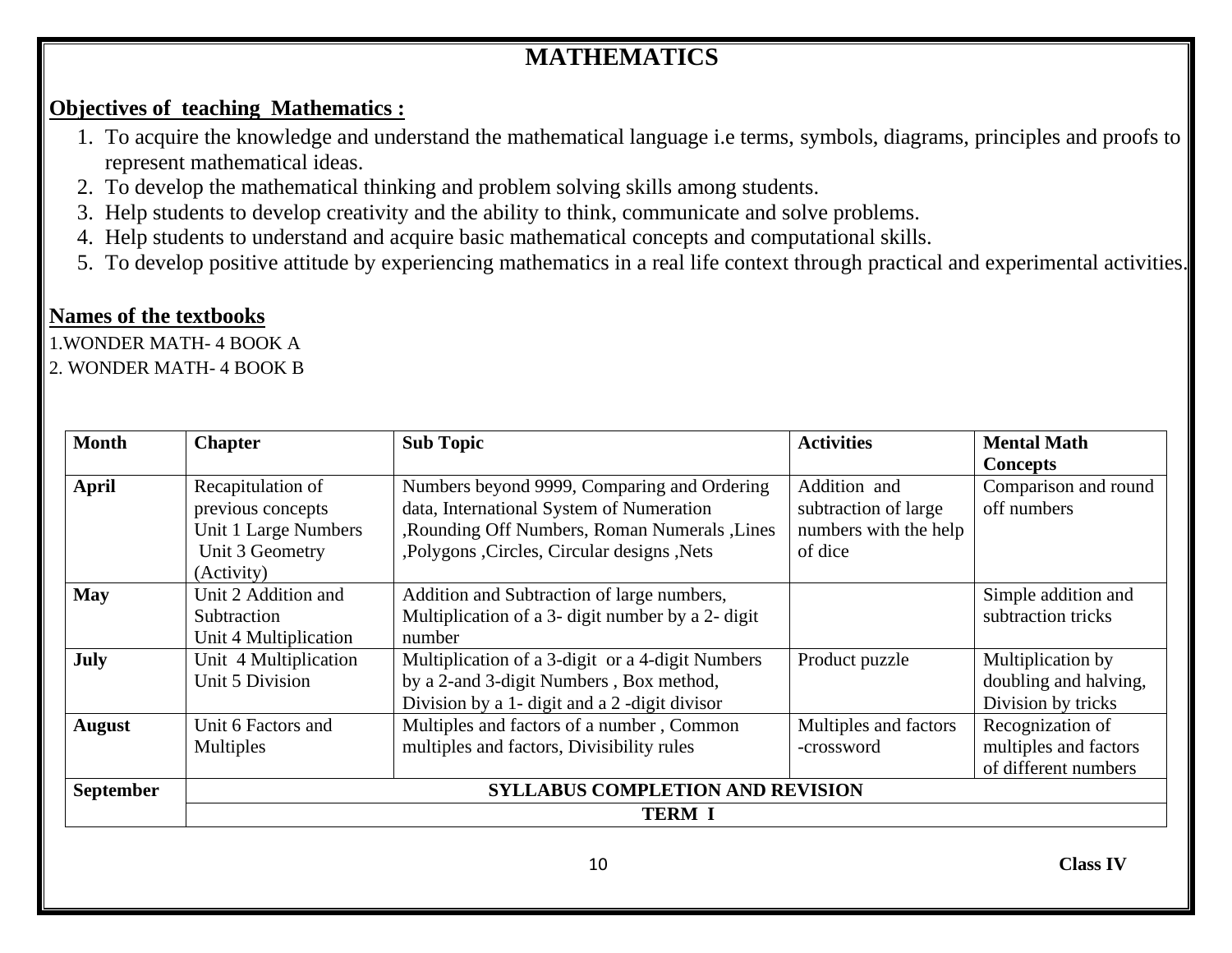| <b>October</b>  | Unit 7 Fractions       | Fractions on Number line, Types of Fractions      | Paper Folding         | Conversion of           |
|-----------------|------------------------|---------------------------------------------------|-----------------------|-------------------------|
|                 | Unit 8 Decimals        | , Conversion of Fractions , Equivalent fractions, | Activity              | <b>Fractions</b>        |
|                 |                        | Comparing and Ordering of Fractions , Addition    |                       |                         |
|                 |                        | and Subtraction of like Fractions, Tenths         |                       |                         |
|                 |                        | ,Hundredths and Thousandths,                      |                       |                         |
| <b>November</b> | Unit 8 Decimals        | Conversion of decimals into fractions and vice-   | Challenge yourself by | Place value and         |
|                 | Unit 12 Patterns       | versa, Comparing and Ordering Decimals,           | finding the place     | ordering of decimals    |
|                 | (Activity)             | Coding and Decoding , Tessellations, Number       | value in decimals     |                         |
|                 |                        | Patterns, Symmetry, Reflection                    |                       |                         |
| <b>December</b> | Unit 9 Metric Measures | Measurement of Length, Weight and Capacity,       | Paper plate and       | Conversion of units;    |
|                 | Unit 10 Time           | Reading Time to the Exact Minute, 24-Hour         | toothpick Clock       | 24-hour format          |
|                 |                        | Clock, Elapsed Time, Conversion of Units of       | Activity              |                         |
|                 |                        | Time                                              |                       |                         |
| <b>January</b>  | Unit 11 Data Handling  | Bar graph and Pictographs, Perimeter, Area        | Finding out the       | Identification of data  |
|                 | Unit 13 Perimeter and  |                                                   | perimeter of natural  | with the help of graphs |
|                 | Area                   |                                                   | closed thing          |                         |
| February        |                        | <b>SYLLABUS COMPLETION AND REVISION</b>           |                       |                         |
|                 |                        | <b>TERM II</b>                                    |                       |                         |

#### **Evaluation System**

- 1. Continuous evaluation will be done with regular tests.
- 2. Classwork and homework will be evaluated on regular basis.
- 3. Two written assessments will be conducted in each term.
- 4. Regularity and maintenance of written work will be graded on regular basis.
- 5. Participation of students in class activities and discussions.

#### **EVALUATION PATTERN**

# **Term I**

#### **Assessment - I**

Unit 1-Large Numbers Unit 2-Addition and Subtraction Tables- 6 to 8 (oral and written ) Unit 3-Geometry (Activity)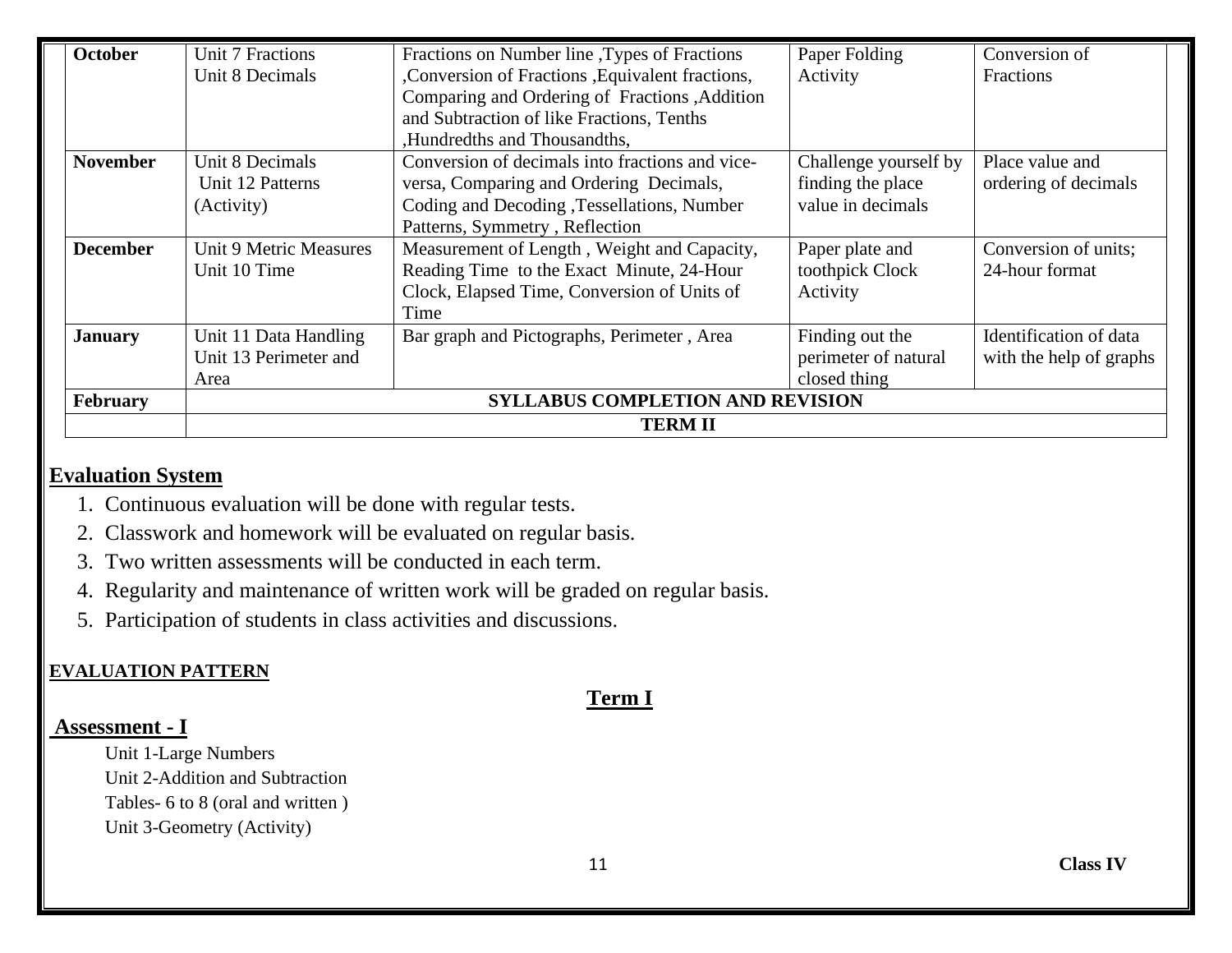#### **Assessment - II**

 Unit 4- Multiplication Unit 5-Division Unit 6-Factors and Multiples Tables- 9 to 12 (oral and written )

## **Term II**

#### **Assessment - III**

Unit 7-Fractions Unit 8-Decimals Tables -13 to 15 (oral and written ) Unit 12- Patterns (Activity)

#### **Assessment - IV**

Unit 9-Metric Measures Unit 10-Time Unit 11-Data Handling Unit 13-Perimeter and Area Tables- 16 to 18 (oral and written)

#### **Suggestions to Parents**

- 1. Encourage your ward to solve puzzles and mental math questions.
- 2. Encourage your child to experiment with different approaches of mathematics.
- 3. Go over new concepts and practice word problems.
- 4. To engage them in creative activities.
- 5. Connect math to everyday life and help your child to understand how math influences them.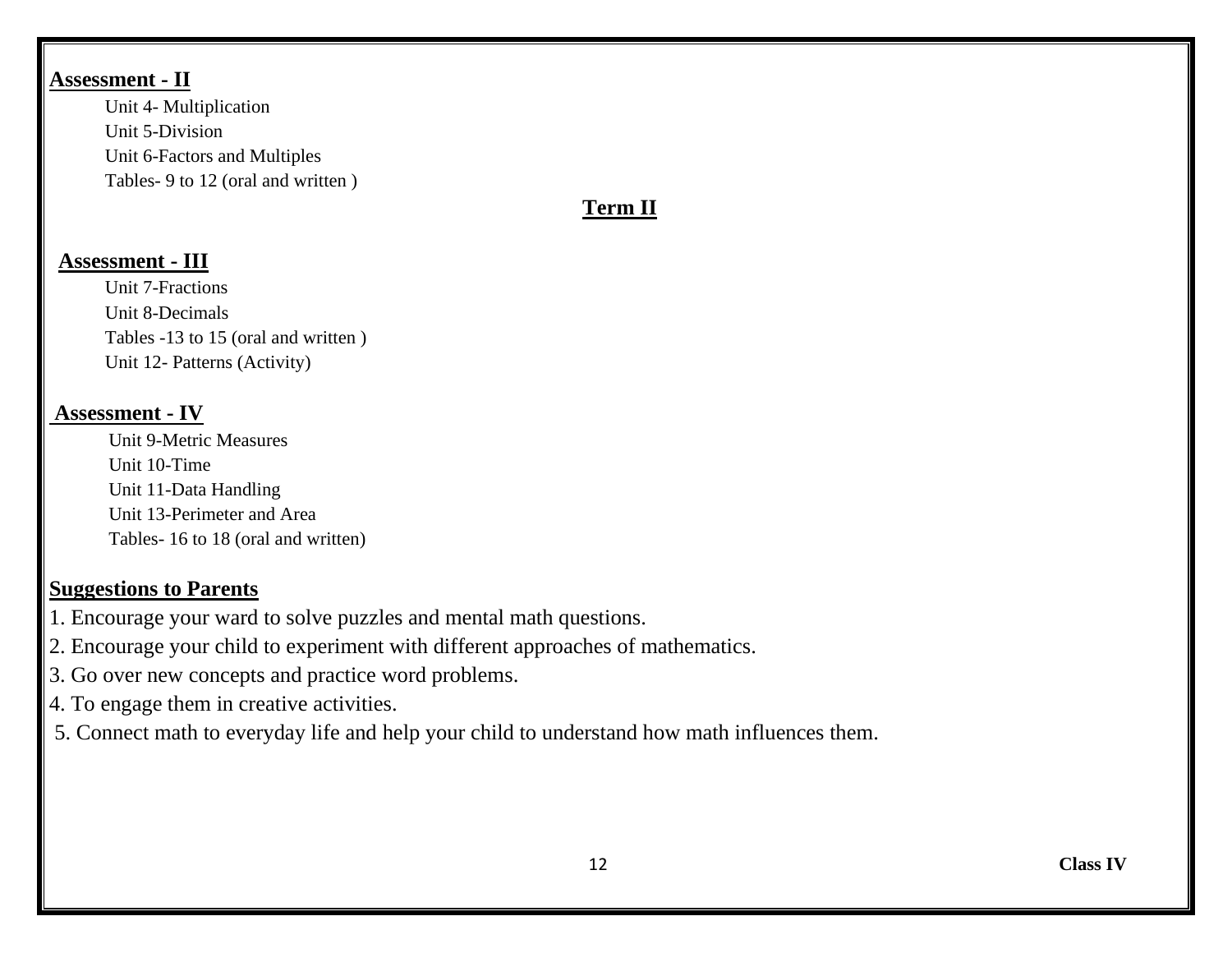# **EVS**

## **Objectives of teaching EVS :**

- 1. To develop an awareness about environmental issues.
- 2. To nurture the natural curiosity and creativity in science and technology.
- 3. To apply basic scientific principles in finding solution to problems related to health, space, nutrition, flora and fauna etc.
- 4. To inculcate the requisite knowledge, skills, values and space for reflection and critical thinking among children.
- 5. To enable them to facilitate a systematic approach to real life situations.

#### **Names of the textbooks**

1.Next Explorers 4- Book A

2.Next Explorers 4- Book B

| <b>Month</b> | <b>Chapter</b>                  | <b>Sub Topics</b>                 | <b>Activity</b>                                          |
|--------------|---------------------------------|-----------------------------------|----------------------------------------------------------|
| April        | Chapter-1: Our Organ Systems    | Skeletal System, Muscular System  | Make a colourful chart on various internal and external  |
|              | Chapter-1: Our Organ Systems    | Respiratory, Digestive, Excretory | organs and label them                                    |
|              |                                 | <b>Systems</b>                    |                                                          |
|              |                                 |                                   | Select one hill station. Find out and write about the    |
|              | Chapter-4: A Visit to the North | Mountains in the north, Plains in | occupation of the people living there. Share your        |
|              |                                 | the north, Life in the north      | experience.                                              |
| May          | Chapter-5: The Great Indian     | Deserts in the west, Life in the  | Collect information about Thar Desert (Wildlife, Plants, |
|              | Desert                          | desert                            | Food and living condition)                               |
| July         | Chapter-2: Healthy Teeth        | Parts of tooth, Types of teeth,   | Structure of tooth using clay.                           |
|              |                                 | Keeping teeth healthy and         |                                                          |
|              |                                 | <b>Microbes</b>                   |                                                          |
|              | Chapter-3: Fields to Kitchen    | Meaning and types of agriculture, | A web chart showing rice, wheat etc, being eaten in      |
|              |                                 | Types of crops, Journey of food   | different forms.                                         |
| August       | Chapter-6: A Visit to the South | Southern plateau, Coastal plains  | Identify the different features associated with the      |
|              |                                 | and islands, Life in the southern | southern plateau such as rivers, hills and ghats. Speak  |
|              |                                 | plateau                           | few lines about them.                                    |
|              | Chapter-7: The World of Plants  |                                   | Make a collage of various objects obtained from plants.  |
|              |                                 | Roots and stems, Adaptation in    |                                                          |
|              |                                 | plants, The Chipko movement       |                                                          |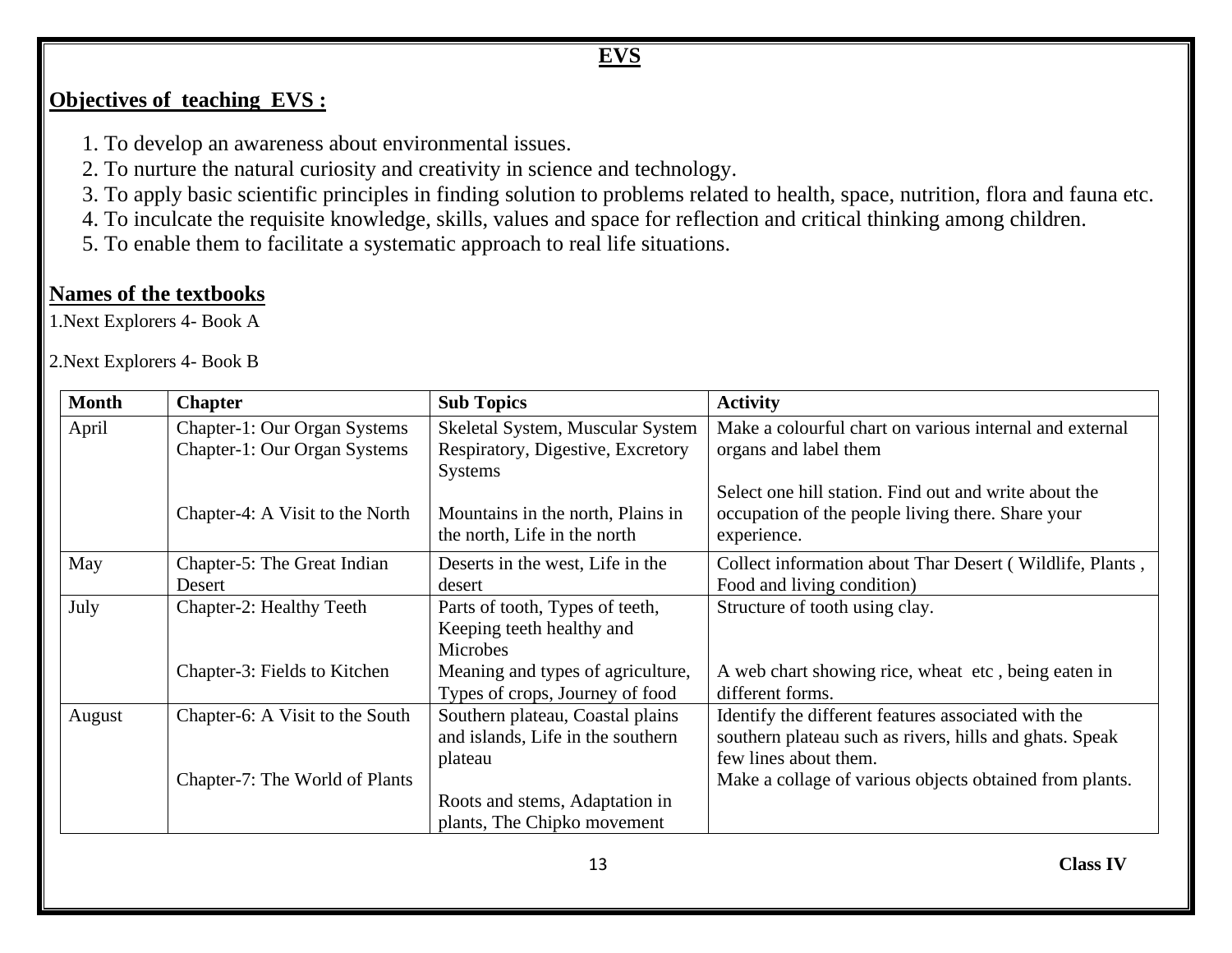| September |                                      | <b>Syllabus completion and revision</b> |                                                              |  |  |
|-----------|--------------------------------------|-----------------------------------------|--------------------------------------------------------------|--|--|
|           |                                      | <b>TERMI</b>                            |                                                              |  |  |
| October   | Chapter-8: The World of              | Adaptations in animals                  | Classify the animals on the basis of their eating habits eg. |  |  |
|           | Animals                              |                                         | Cow, camel, eagle, crow, bear, human beings, dog.            |  |  |
|           | <b>Chapter-13: Natural Resources</b> | Definition, Types of natural            | Making two different types of dustbins by using specific     |  |  |
|           |                                      | resources, Conservation                 | colours for waste segregation.                               |  |  |
| November  | Chapter-9: Soil Story                | Soil formation, Components of           | Collect a sample of soil and show the different layers of    |  |  |
|           |                                      | soil, Types and importance of soil      | soil.                                                        |  |  |
|           |                                      |                                         |                                                              |  |  |
|           | Chapter-10: Force                    | Pull and push, Types of forces          | Make a list of five things that you push or pull everyday.   |  |  |
| December  | Chapter-11: Working with             | Work, Simple machines                   | Write the names of any five professionals who use simple     |  |  |
|           | Machines                             |                                         | machines. Write the name of these machines and identify      |  |  |
|           |                                      |                                         | their types.                                                 |  |  |
|           | Chapter-15: Cruise Around the        | Waterways, Ports and currencies         | Make a travel brochure of an international destination       |  |  |
|           | World                                |                                         | you want to visit.                                           |  |  |
| January   | Chapter-12: Energy                   | Types and sources, Conservation         | Make a poster showing the importance of various              |  |  |
|           |                                      | of energy                               | alternate sources of energy.                                 |  |  |
|           |                                      |                                         |                                                              |  |  |
|           | Chapter-14: The Magical              | The solar system, Our Blue planet,      | Find out the information about universe and present it in    |  |  |
|           | Universe                             | The shining moon, Stars and             | the classroom.                                               |  |  |
|           |                                      | constellations                          |                                                              |  |  |
| February  |                                      | <b>Syllabus completion and revision</b> |                                                              |  |  |
|           |                                      | <b>TERM II</b>                          |                                                              |  |  |

#### **EVALUATION SYSTEM:**

- 1. Participation in class activities.
- 2. Group discussion.
- 3. Class test.
- 4. Maintenance of books and notebooks

## **Evaluation Pattern**

#### **Term I**

### **Assessment -I**

1. Chapter-1 Our Organ Systems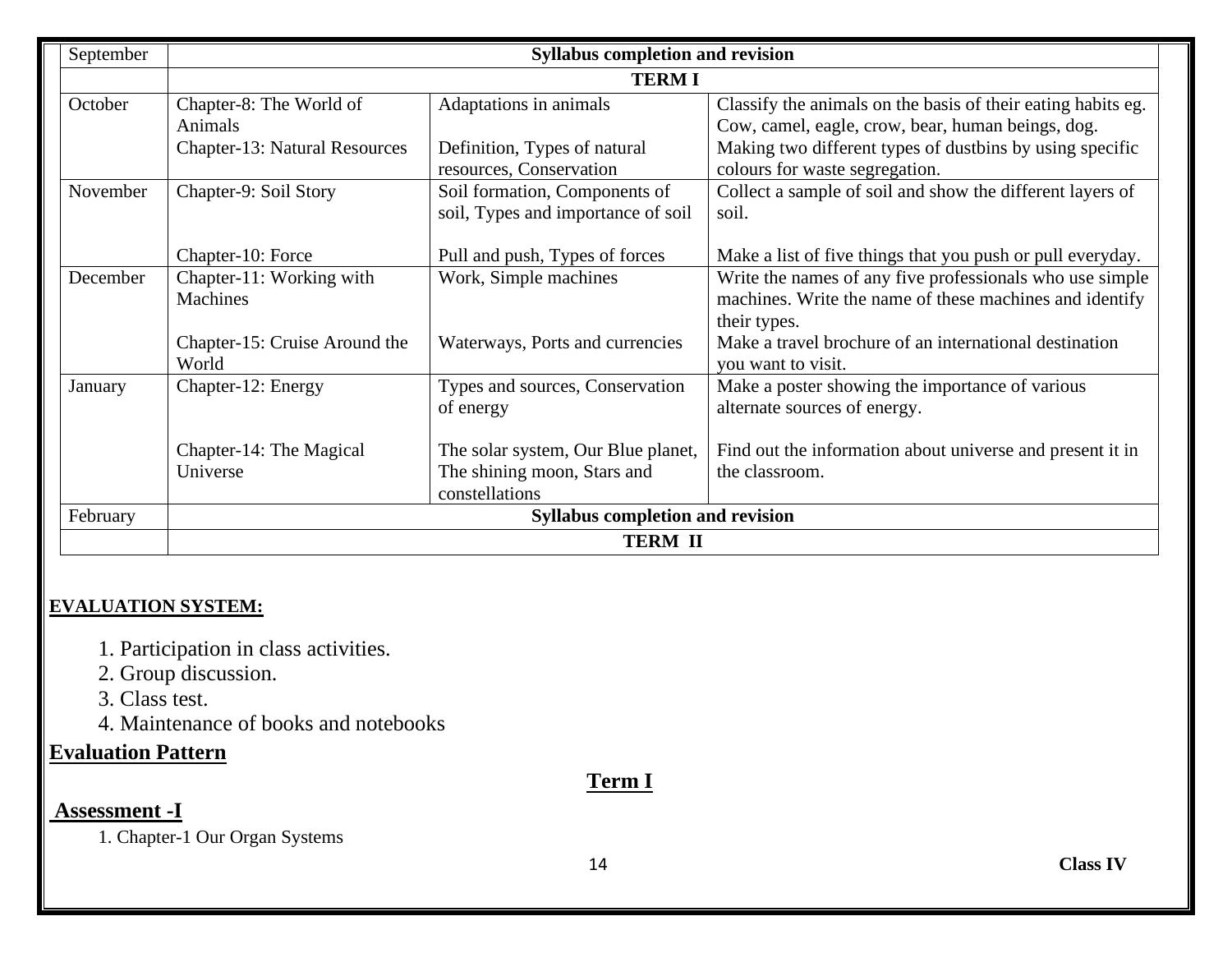2. Chapter-4 A Visit to the North

3. Chapter-5 The Great Indian Desert

#### **Assessment- II**

- 1. Chapter-2 Healthy Teeth
- 2. Chapter-6 A Visit to the South
- 3. Chapter-7 The World of Plants
- 4. Chapter-3 Fields to Kitchen

# **Term II**

#### **Assessment- III**

- 1. Chapter-8 The World of Animals
- 2. Chapter-9 Soil Story
- 3. Chapter-13 Natural Resources

#### **Assessment- IV**

- 1. Chapter-10 Force
- 2. Chapter-11 Working with Machines
- 3. Chapter-12 Energy
- 4. Chapter-14 The Magical Universe
- 5. Chapter-15 Cruise Around the World

#### **Suggestions to Parents**

- 1.Sensitize your ward to the environment and to draw the attention to the changes around him.
- 2. Encourage the child to relate and apply the information given in school to his daily life.
- 3. Take your ward to visit monuments, museums, zoo and other centres of information.
- 4. Encourage your ward to watch educative and informative programmes on television.
- 5. Involve your child in interesting activities.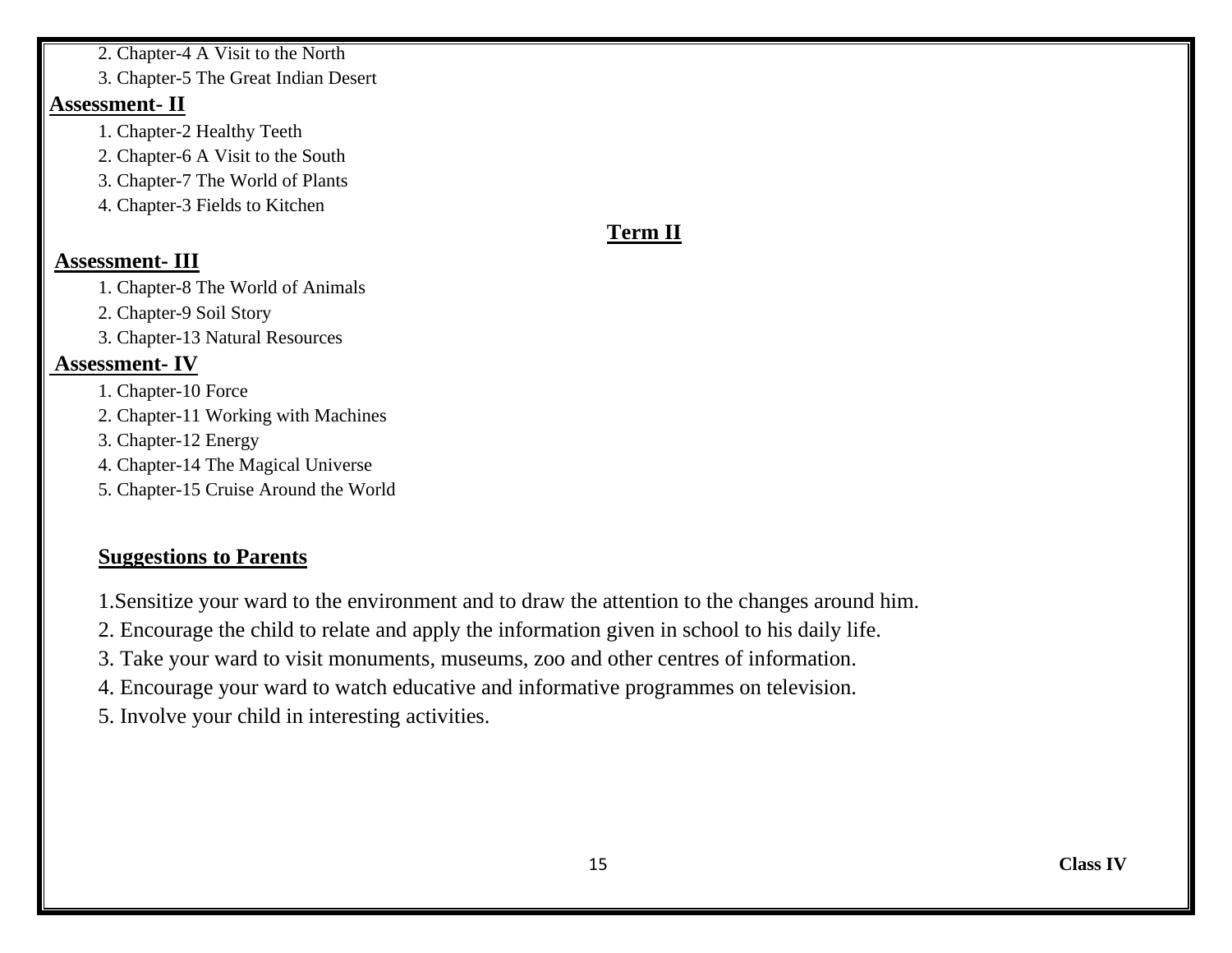# **COMPUTER**

#### **Objectives of teaching computer:**

❖ The Computer Science aims to prepare students to design and create algorithmically complex software and develop new

and effective algorithms to solve computing problems, design and implement software, and devise new ways to use computers.

- ❖ The knowledge and ability to use computers and related technology efficiently, with a range of skills covering levels from elementary use to programming and advanced problem solving. It is the essential knowledge needed to function independently with a computer.
- ❖ The most important aspect of computer science is problem solving, an essential skill for life. Students study the design, development and analysis of software and hardware used to solve problems in a variety of business, scientific and social contexts.

# **Name of the Book:**

TouchPad Plus Ver.2.1

| <b>MONTH</b>  | <b>TOPIC</b>                                             | <b>SUBTOPIC</b>                                                                                                                                                                                                      | <b>ACTIVITIES</b>                                                                                                                                                                                       |
|---------------|----------------------------------------------------------|----------------------------------------------------------------------------------------------------------------------------------------------------------------------------------------------------------------------|---------------------------------------------------------------------------------------------------------------------------------------------------------------------------------------------------------|
| <b>APRIL</b>  | Chapter-1<br>Data Storage and Memory                     | Memory,<br>Measuring the Computer's Memory.                                                                                                                                                                          | Make flash cards of different Data Storage<br>devices                                                                                                                                                   |
| <b>MAY</b>    | Chapter-2<br>Managing Files and Folders<br>in Windows 10 | Windows 10 Desktop<br>File or Folder                                                                                                                                                                                 | Create a new folder and rename the file<br>with your name on your computer.                                                                                                                             |
| <b>JULY</b>   | Chapter-3<br>More on MS Word 2016                        | Shapes, Word art, Pictures.<br>Inserting a Table, entering data in a<br>Table, Selecting, Inserting and Deleting a<br>Row or Column.<br>Deleting a Table<br>Merging Cells<br>Splitting a Cell<br>Formatting a Table. | Create a file in Word and save it as "Our<br>National Symbols", Insert pictures & write<br>their names using word art effects.<br>Create a Time Table for your class using<br>colors, borders and text. |
| <b>AUGUST</b> | Chapter-4<br>PowerPoint 2016                             | <b>Starting PowerPoint 2016</b><br>Components of the PowerPoint window<br>Creating a New Presentation<br>Slide Layout<br><b>Inserting WordArt</b><br>Inserting a Picture from a File.<br>Viewing a Presentation      | previous<br>Find<br>the<br>version of<br>out<br>and write the<br>PowerPoint<br>differences<br>between them and PowerPoint 2016<br>Create a Slide Show Titled as "Space and<br>Stars".                   |
|               |                                                          | 16                                                                                                                                                                                                                   | <b>Class IV</b>                                                                                                                                                                                         |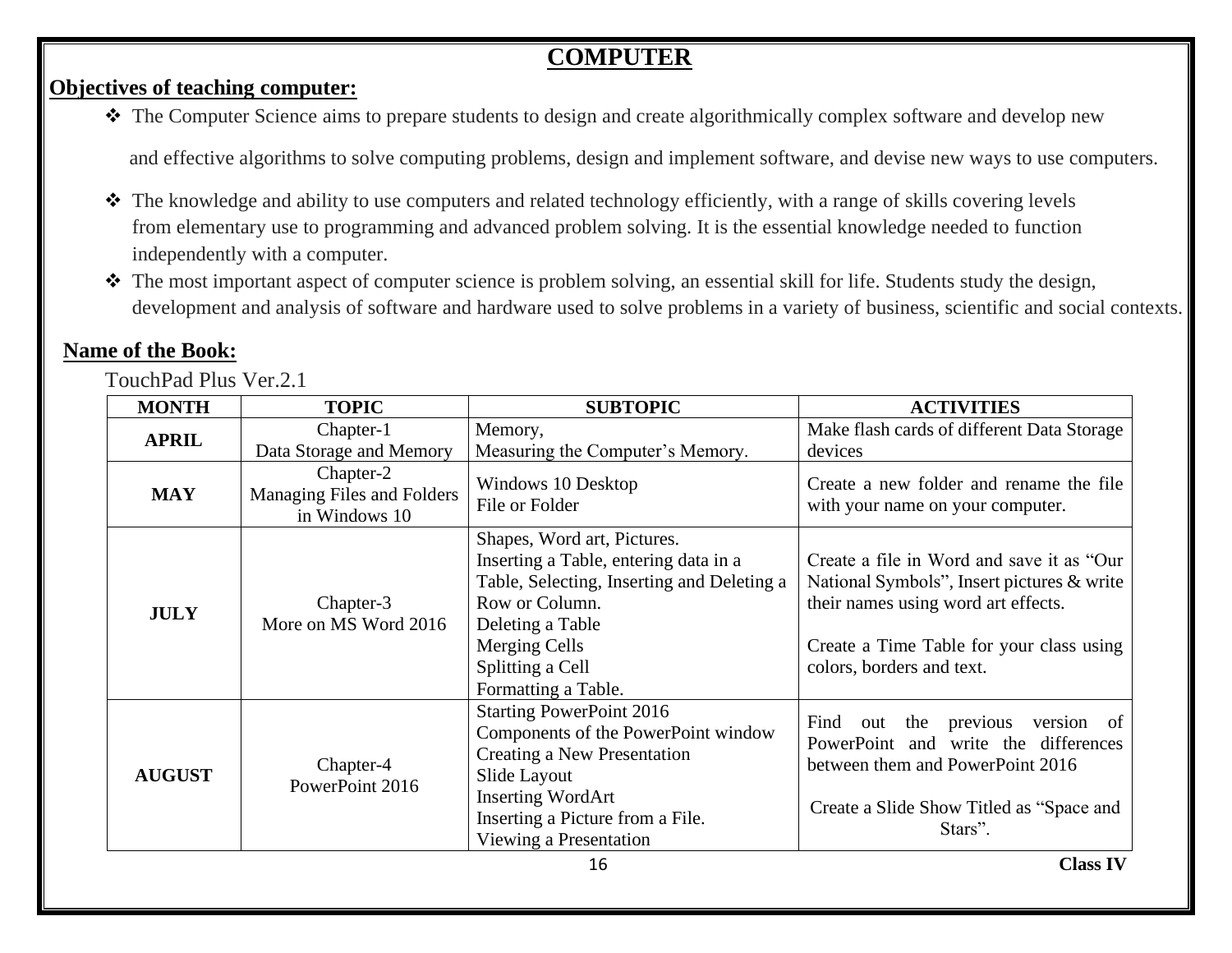|                  |                                                | Deleting a Slide                                                                                           |                                                                                                                                     |  |  |
|------------------|------------------------------------------------|------------------------------------------------------------------------------------------------------------|-------------------------------------------------------------------------------------------------------------------------------------|--|--|
| <b>SEPTEMBER</b> | <b>Syllabus Completion and Revision</b>        |                                                                                                            |                                                                                                                                     |  |  |
|                  |                                                | <b>TERMI</b>                                                                                               |                                                                                                                                     |  |  |
| <b>OCTOBER</b>   | Chapter-5<br>More about the internet           | What is internet<br>History of internet<br>Commonly used internet terms<br>Microsoft edge                  | Open any web browser and find out<br>information about different types of<br>search engines                                         |  |  |
| <b>NOVEMBER</b>  | Chapter-6<br>Visual processing                 | Picture puzzle<br>Directions and maps                                                                      |                                                                                                                                     |  |  |
| <b>DECEMBER</b>  | Chapter-7<br>More Blocks in Scratch            | <b>Scratch Components</b><br><b>Block Categories</b><br>Setting the Sprite Position<br>Programs in Scratch |                                                                                                                                     |  |  |
|                  | Chapter-8<br><b>Creating Shapes in Scratch</b> | Pen Block<br>Drawing a Line in Scratch<br>Drawing Polygons, Square, Circle and<br>Rectangle in Scratch     | Find out the Information about more<br>blocks like Music, Video Sensing, Text to<br>speech and also compare them with Pen<br>block. |  |  |
| <b>JANUARY</b>   | Chapter-9<br>Evolution of AI                   | 1950-1960<br>1961-1970<br>1971-2000<br>2000-2010<br>2010 to present                                        | Find out information about other latest<br>Artificial Intelligence technology which<br>are using nowadays.                          |  |  |
| <b>FEBRUARY</b>  | <b>Syllabus Completion and Revision</b>        |                                                                                                            |                                                                                                                                     |  |  |
|                  |                                                | <b>TERMII</b>                                                                                              |                                                                                                                                     |  |  |

#### **Evaluation System:**

Test on Theory Concepts, Oral and Practical Assessment, Internal Assessment

# **Evaluation Pattern:**

## **Term I**

- Data Storage and Memory
- Managing Files and Folders in Windows10
- More on MS Word 2016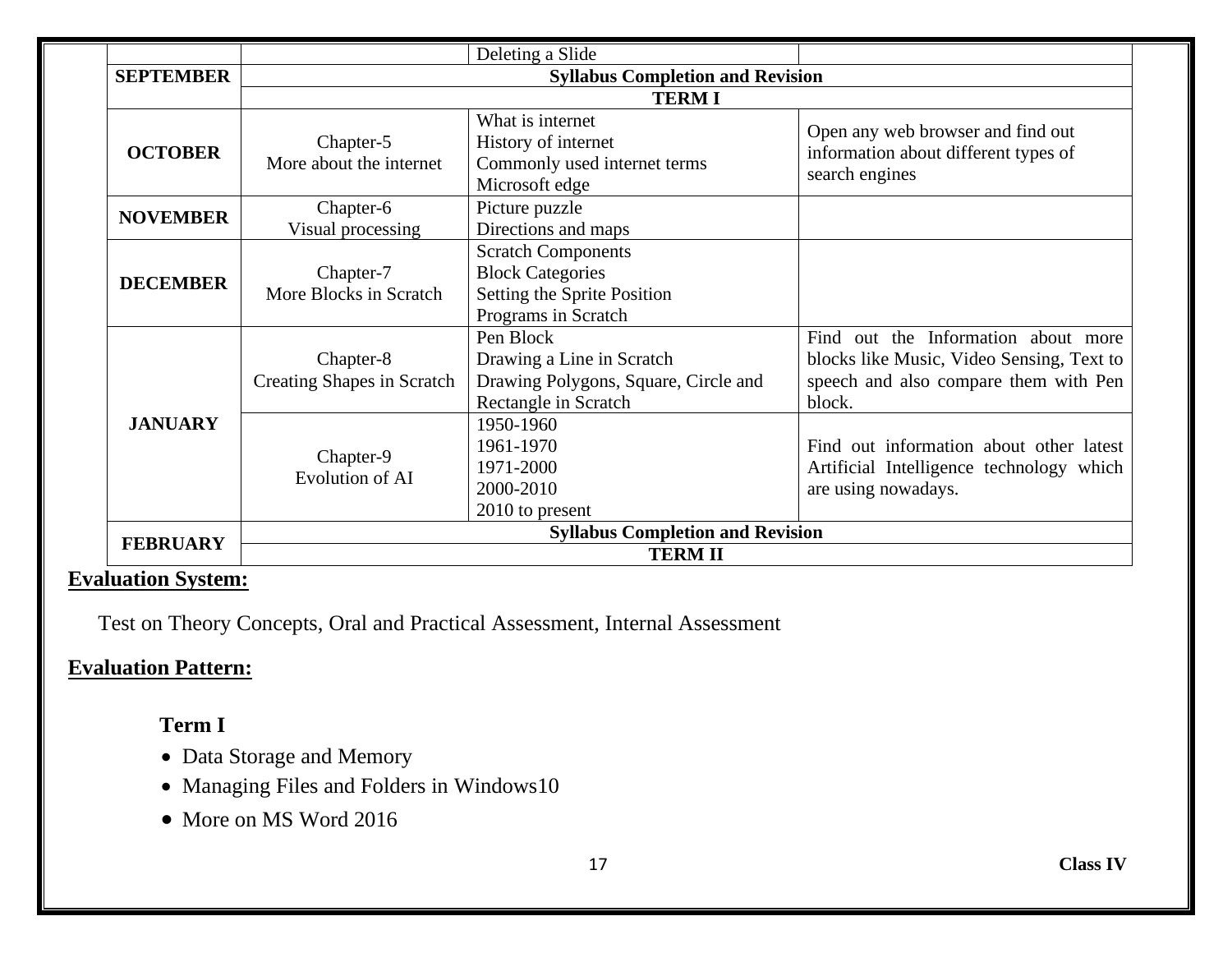• PowerPoint 2016

#### **Term II**

- More about the Internet
- Visual processing
- More Blocks in Scratch
- Creating Shapes in Scratch
- Evolution of AI

# **Suggestion To Parents:**

- Positive Study Environments
- Early & Frequent Communication
- School Activities
- Include them in decision-making.
- Teach your children to set short-term and long-term goals.
- Point out your children's progress. Show your child that he or she is making progress and has reasons to feel proud about these accomplishments.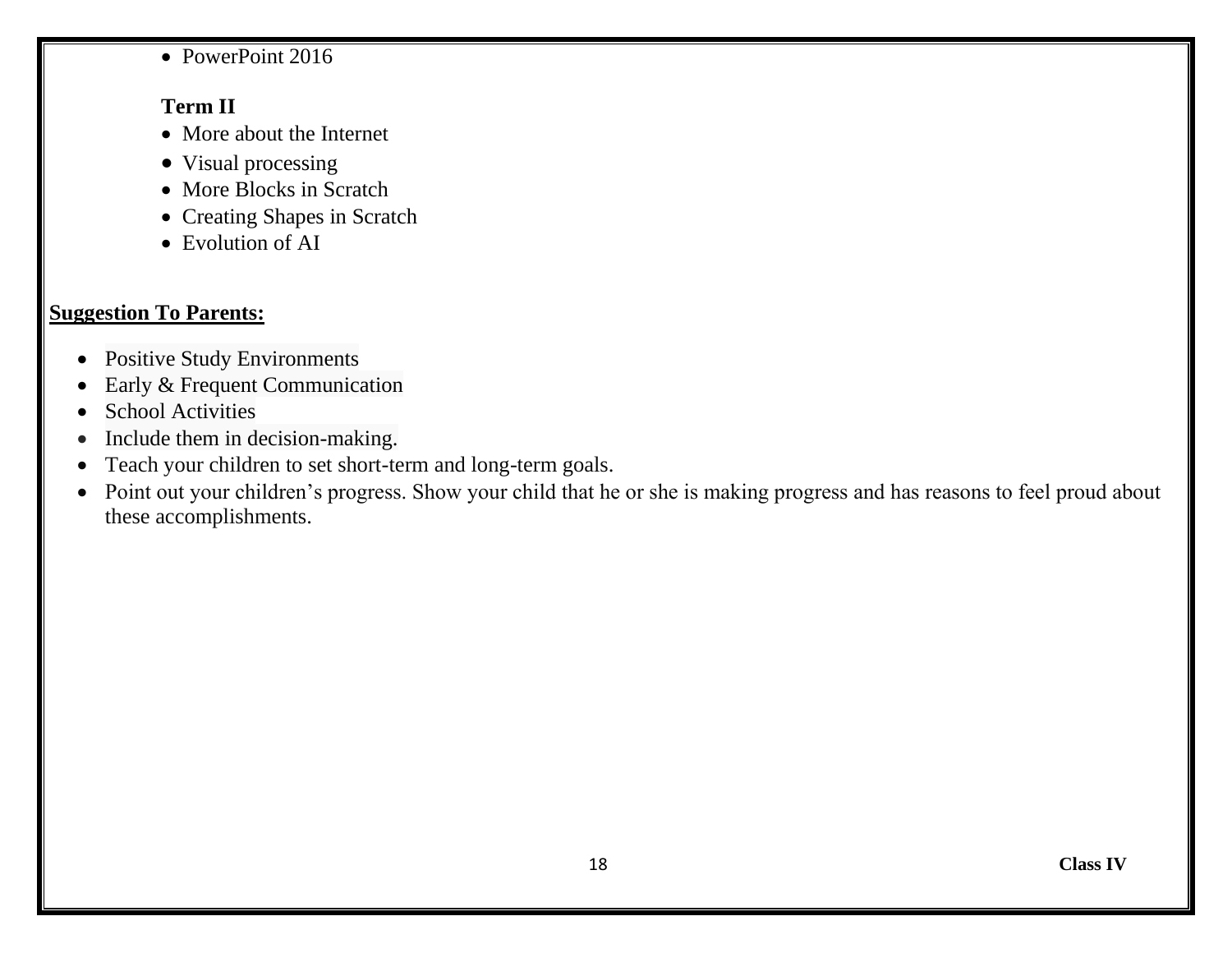# **GENERAL KNOWLEDGE**

#### **Objectives of Teaching General Knowledge :**

- 1. To develop healthy attitude and moral values.
- 2. To help in enhancing child's holistic development.
- 3. To build a strong foundation of the child.
- 4. To develop their thinking ability, perception and communication.
- 5. To enhance the awareness of students about the country and the world.
- 6. To boost self confidence of children and enhance their personality.

### **Name of the Textbook:**

## **ROOTS AND FRUITS OF KNOWLEDGE**

| <b>Month</b> | <b>Chapter</b>              | <b>Subtopics</b>           | <b>Activity</b>              |
|--------------|-----------------------------|----------------------------|------------------------------|
| April        |                             | 1. Flightless Birds        | Make poster on Save Wildlife |
|              | Unit-1 The World of Animals | 2. Strange Creatures       |                              |
|              |                             | 3. Animal Adaptation       |                              |
|              |                             | 4. Life Cycles             |                              |
|              |                             | 5. How Ants Locate Sweets? |                              |
|              |                             | 6. Knowledge Bank          |                              |
|              |                             |                            |                              |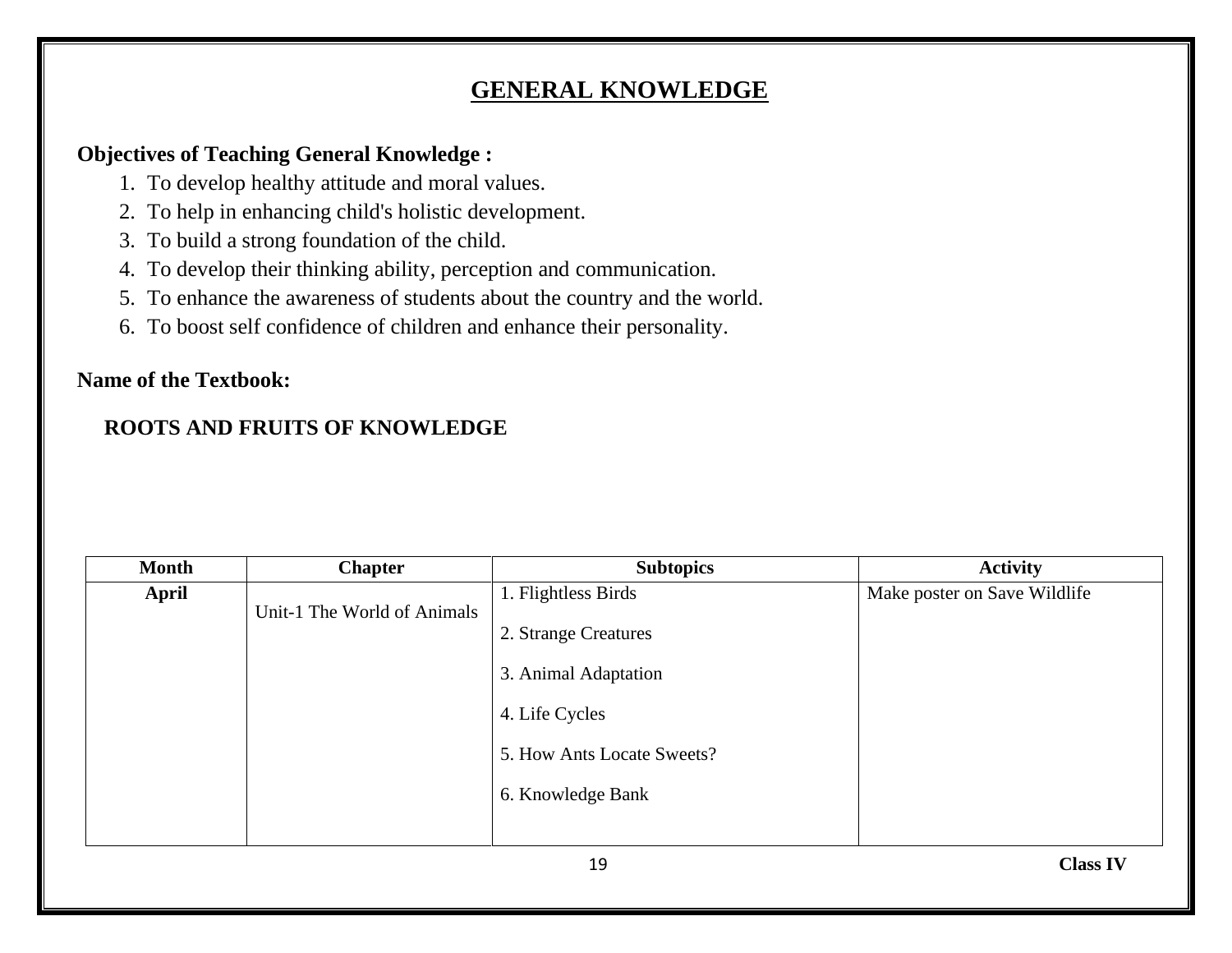| <b>May</b>       | Unit-2 The World of Plants  | 7. Exotic Underwater Plants             | Grow new plants at your home                                    |
|------------------|-----------------------------|-----------------------------------------|-----------------------------------------------------------------|
|                  |                             | 8. Fruit Value                          |                                                                 |
|                  |                             | 9. Plants' Nestling Grounds             |                                                                 |
|                  |                             | 10. Fabulous Fungi                      |                                                                 |
|                  |                             | 11. Knowledge Bank                      |                                                                 |
| <b>July</b>      | Unit-3 Spectacular India    | 12. Famous National Parks of the North  |                                                                 |
|                  |                             | 13. Splendorous Rivers of South         |                                                                 |
|                  |                             | 14. Eastern Marvels                     | <b>Make Travel Brochure</b>                                     |
|                  |                             | 15. The Grandeur of North East          |                                                                 |
|                  |                             | 16. Illuminating our Path               |                                                                 |
|                  |                             | 17. Logos: The Identity Marks           |                                                                 |
|                  |                             | 18. Knowledge Bank                      |                                                                 |
| <b>August</b>    | Unit-4 The World around us  | 19. Famous Buildings                    | Discussion on famous buildings of<br>the world and explore more |
|                  |                             | 20. They made a Difference              | information about them                                          |
|                  |                             | 21. The Epithet they Earned             |                                                                 |
|                  |                             | 22. Topping All                         |                                                                 |
|                  |                             | 23. Knowledge Bank                      |                                                                 |
| <b>September</b> |                             | <b>Syllabus Completion and Revision</b> |                                                                 |
|                  |                             | <b>TERMI</b>                            |                                                                 |
| October          | Unit-5 The World of Science | 24. Human Digestive System              | Discussion on Digestive System                                  |
|                  |                             | 25. Science and its Branches            |                                                                 |
|                  |                             | 26. Flight into Space                   |                                                                 |
|                  |                             | 20                                      | <b>Class IV</b>                                                 |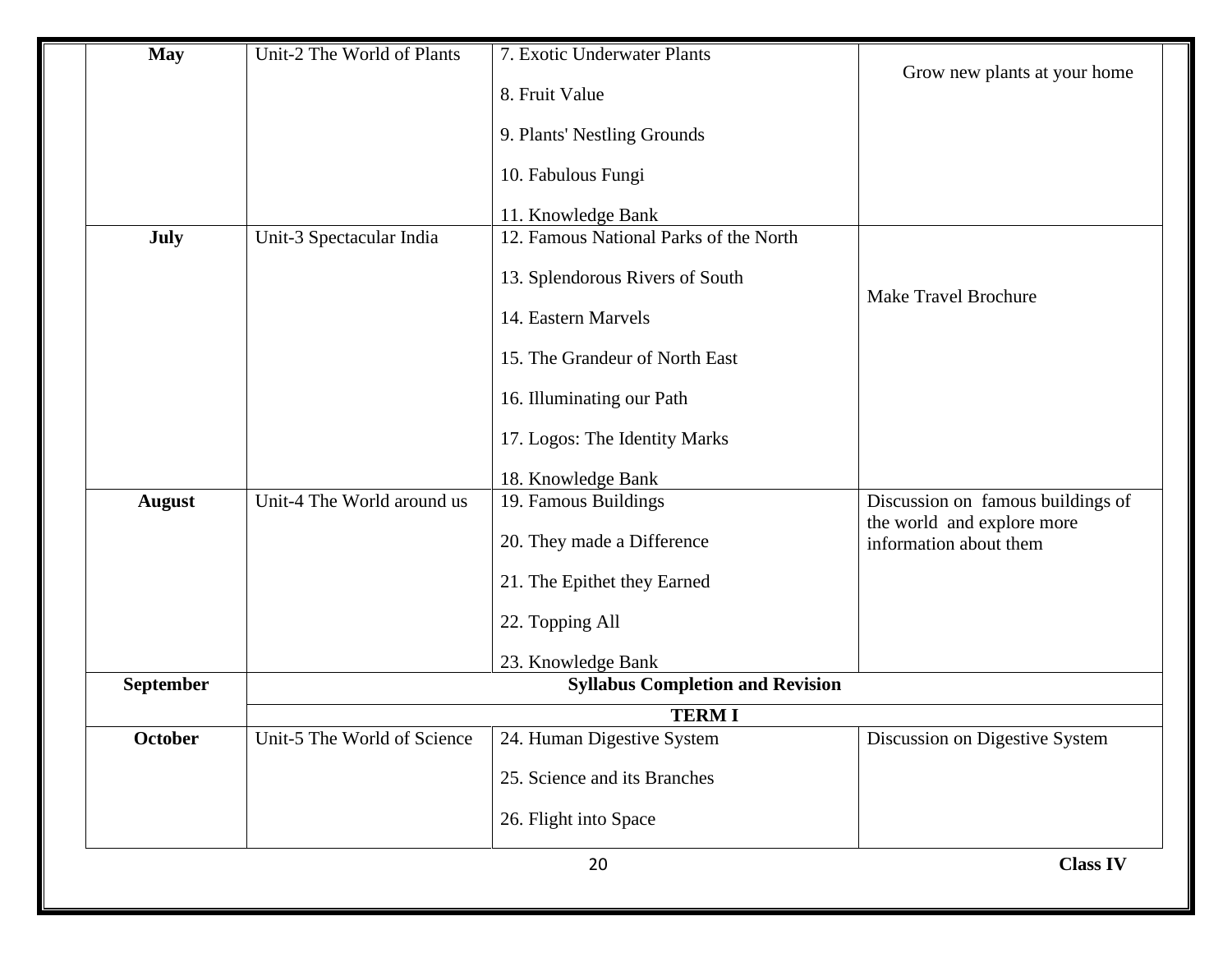|                                                            | 28. Knowledge Bank                                                                                                                    |                                                          |
|------------------------------------------------------------|---------------------------------------------------------------------------------------------------------------------------------------|----------------------------------------------------------|
| Unit-6 Figuratively Speaking<br>Unit-7 Recreation and Play | 29. Famous Inspirational Quotes<br>30. Intriguing Idioms<br>31. Word of Information<br>32. Enlist the Abbreviations<br>Crack the Quiz | Discussion about life history of<br>famous personality   |
|                                                            | 33. Traditional Games of India<br>34. Sports Championships<br>35. Adventure Sports                                                    |                                                          |
|                                                            | 36. Cinematic Awards<br>37. Movies Fiesta-2019                                                                                        | Make first Aid Kit                                       |
| Unit-9 Nature and Cosmos                                   | 39. Making a First Aid Kit<br>40. Natural Calamities<br>41. Recycling of Paper<br>42. Disposal of Solid Wastes<br>Crack the Quiz      | Discussion on the methods of disposal<br>of solid wastes |
|                                                            | Unit-8 To be Aware                                                                                                                    | 38. Mommy Tells about, 'Eye Care'                        |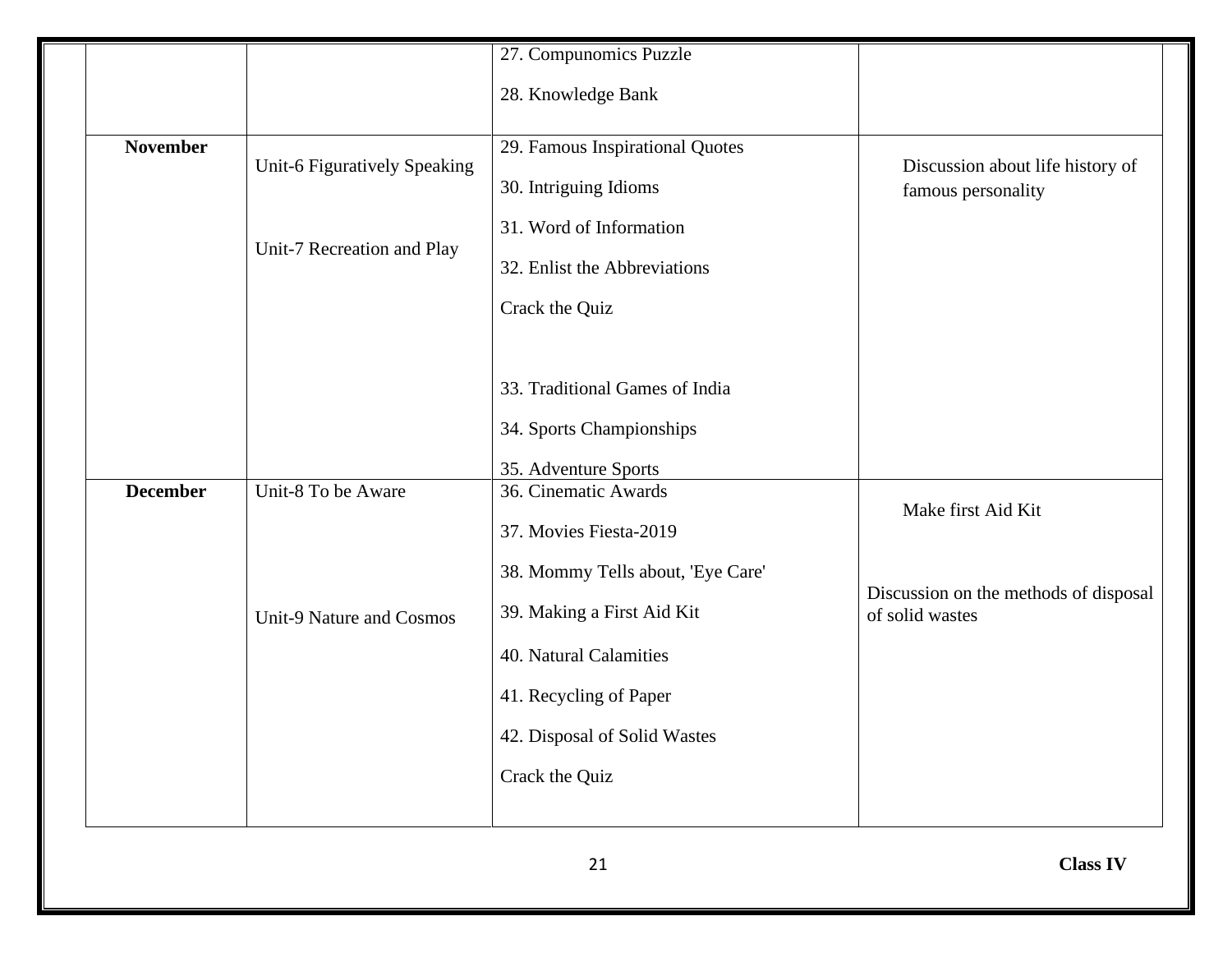| <b>January</b>  | Unit-10 Miscellaneous                   | 43. Measuring Instruments | Make healthy plate |  |
|-----------------|-----------------------------------------|---------------------------|--------------------|--|
|                 |                                         | 44. Make a Healthy Plate  |                    |  |
|                 |                                         | 45. Spicing up our Lives. |                    |  |
| <b>February</b> | <b>Syllabus Completion and Revision</b> |                           |                    |  |
|                 | <b>TERM II</b>                          |                           |                    |  |

#### **Evaluation System:**

- 1) Clarity of concept through group discussions.
- 2) Regularity and maintenance of written work to keep track of their performance.
- 3) Assessment of student's knowledge through quiz.
- 4) Participation in class activities.
- 5) Encourage the child to watch educational programs on television.

## **Evaluation Pattern**

#### **Term I**

Unit-1 The World of Animals

Unit-2 The World of Plants

Unit-3 Spectacular India

Unit-4 The World around us

# **Term II**

Unit-5 The World of Science

Unit-6 Figuratively Speaking

Unit-7 Recreation and Play

Unit-8 To be Aware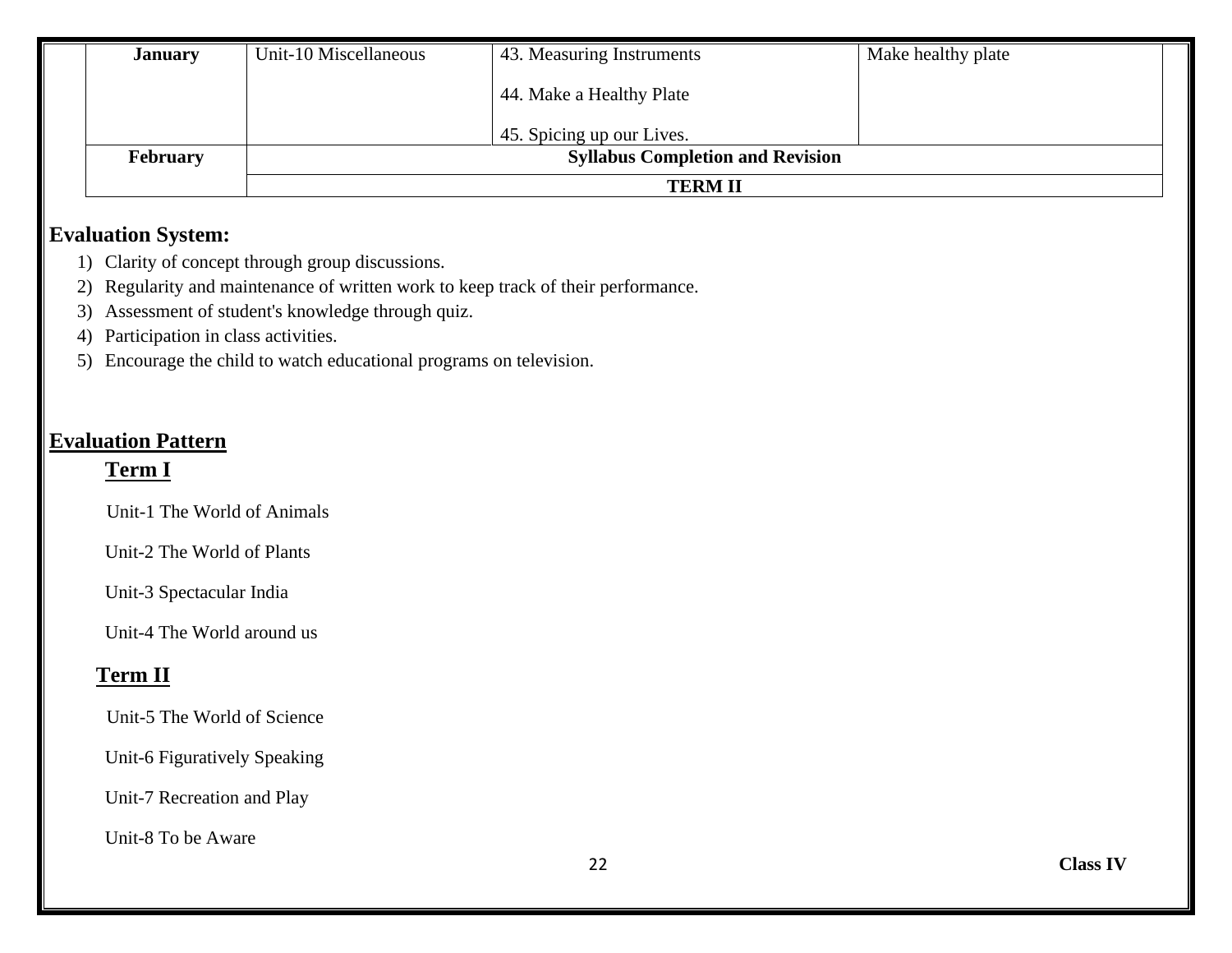Unit-9 Nature and Cosmos

Unit-10 Miscellaneous.

#### **Suggestions to Parents:**

- 1. Develop habit of reading newspapers for better learning.
- 2. Discuss about current affairs with your child.
- 3. Accompany your child to nearby markets, shopping malls and your surroundings to enhance their functioning skills.
- 4. Provide friendly environment to boost their confidence.
- 5. Spend quality time with your child.
- 6. Encourage your child to read books and encyclopedia.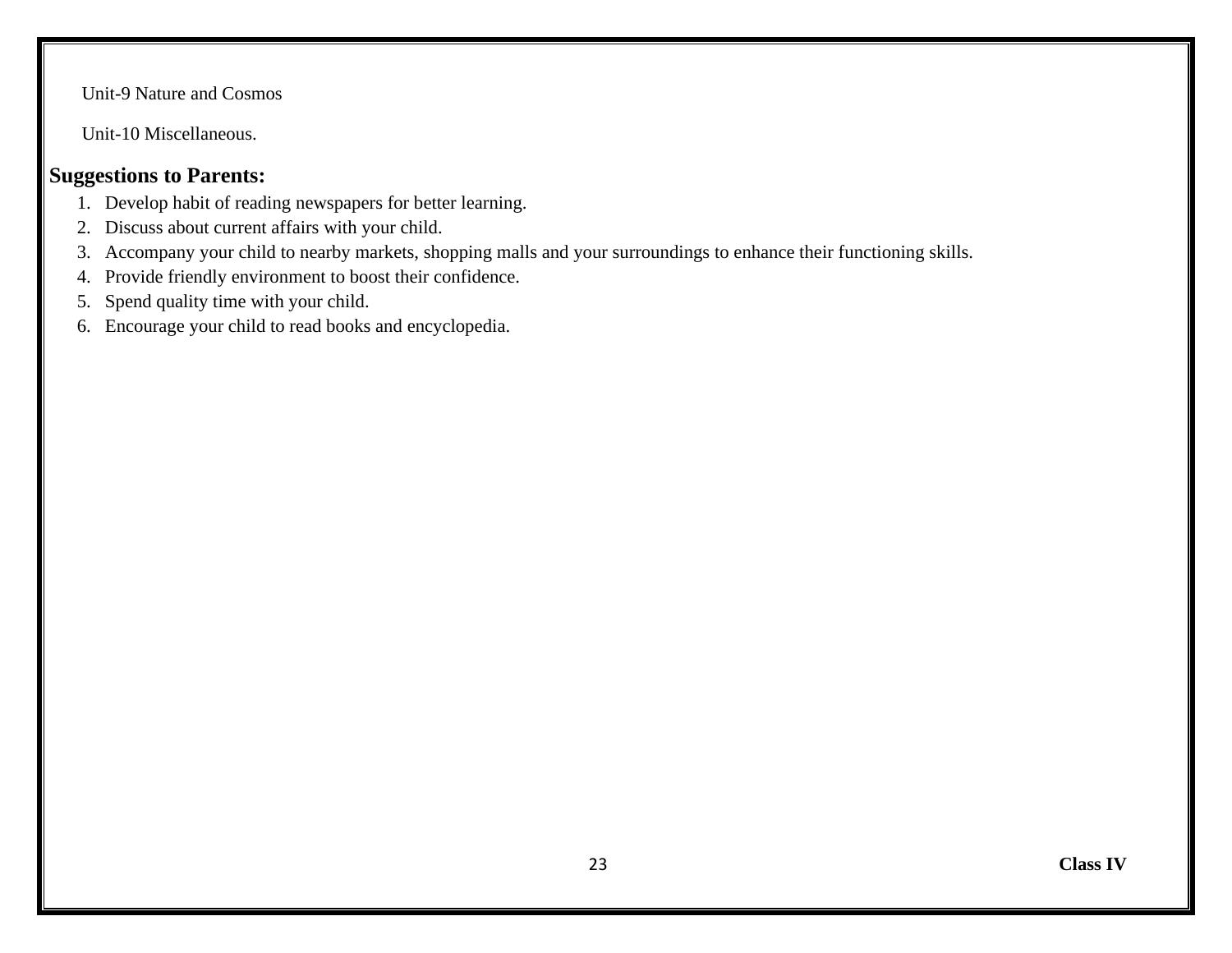# **VALUE EDUCATION**

#### **Objectives of teaching Value Education**

- 1. Moral Education is an umbrella term that aims at inculcating tasks like nurturing virtues and values in children to make them good citizens.
- 2. To develop the sense of right, duty honour, love for humanity and country.
- 3. To teach virtues of oneness, decency, good manners and behavior in public life.
- 4. To envisage the active, proactive participation of teachers and parents in the moral growth of the students to create in them a zest for learning.
- 5. To provide students with intellectual resources that enables them to make responsible decision on moral importance.

#### **Name of the textbook**

Next. Value Education - 4

| <b>Month</b>     | <b>Lesson</b>                           | <b>Activities</b>            |  |
|------------------|-----------------------------------------|------------------------------|--|
| April            | Lesson-1 Being Responsible              | Poster related to Peace      |  |
|                  | Lesson-2 Power of Peace                 |                              |  |
| <b>May</b>       | Lesson -3 Forgiveness                   | Making a box for forgiveness |  |
| July             | Lesson -4 Act Wisely                    | Paper clock activity         |  |
|                  | Lesson -5 Time Management               |                              |  |
| <b>August</b>    | Lesson -11 Managing Emotions (Project)  | Mood Wheel                   |  |
| <b>September</b> | <b>Syllabus completion and revision</b> |                              |  |
|                  | <b>TERMI</b>                            |                              |  |
| <b>October</b>   | Lesson -6 Being Adaptive                | Word game                    |  |
|                  | Lesson -7 Equality and Justice          |                              |  |
| <b>November</b>  | Lesson -8 Dignity of an Individual      | Let's talk                   |  |
| <b>December</b>  | Lesson -9 Taking Initiatives            | Collage making               |  |
|                  | Lesson -10 Creative Thinking            |                              |  |
| <b>January</b>   | Lesson -12 Being Tolerant (Project)     | Newspaper activity           |  |
| February         | <b>Syllabus completion and revision</b> |                              |  |
|                  | <b>TERM II</b>                          |                              |  |

**Evaluation System:**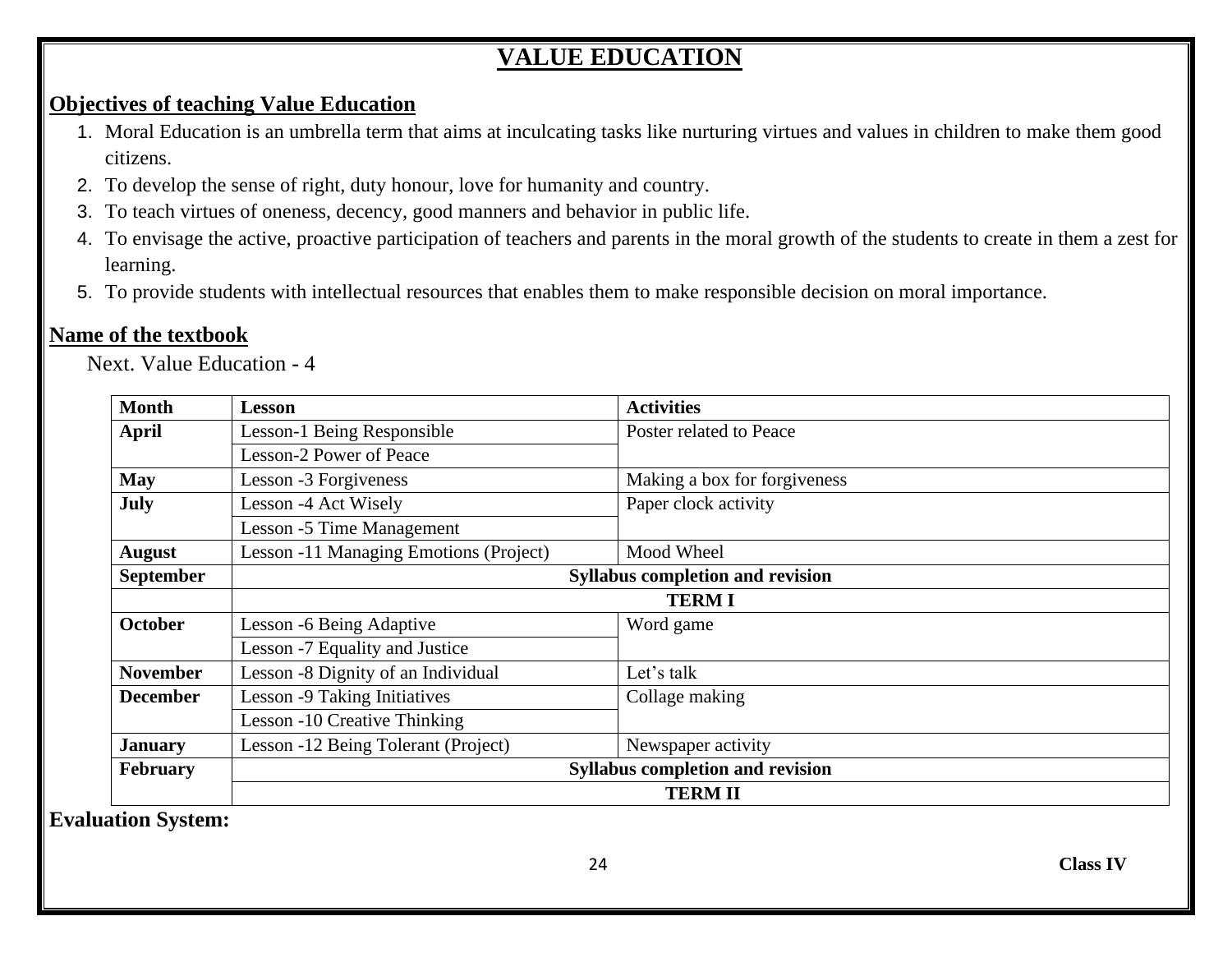- 1) Clarity of concept through group discussions.
- 2) Regularity and maintenance of written work to keep track of their performance.
- 3) Assessment of student's knowledge through quiz.
- 4) Participation in class activities.
- 5) Encourage the child to watch educational programs on television.

#### **Evaluation pattern**

# **Term I**

 Lesson-1 Being Responsible Lesson-2 Power of Peace Lesson-3 Forgiveness Lesson-4 Act Wisely Lesson-5 Time Management Lesson-11 Managing Emotions (Project)

# **Term II**

 Lesson-6 Being Adaptive Lesson-7 Equality and Justice Lesson-8 Dignity of an Individual Lesson-9 Taking Initiatives Lesson-10 Creative Thinking Lesson-12 Being Tolerant (Project)

### **Suggestions to Parents**

- 1. Develop reading and speaking skills.
- 2. Spend quality time with your child.
- 3. Provide friendly environment to boost their confidence.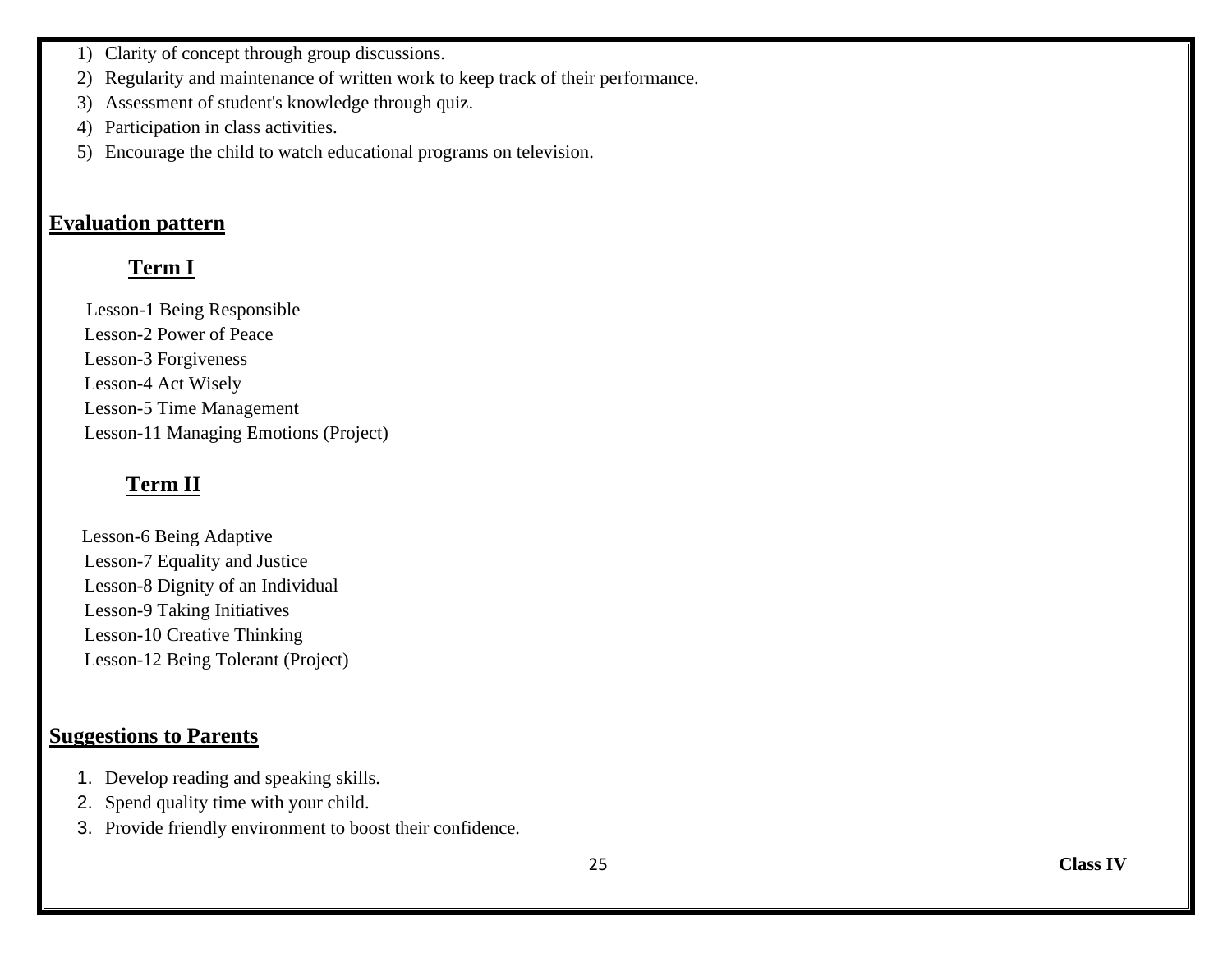# **INTEGRATED ART**

## **Objectives of teaching integrated Art**:

- The goal of arts integration is to increase knowledge of a general subject area while concurrently fostering a greater understanding and appreciation of the fine and performing arts.
- To engage students in a creative process which connects an art form and another subject and meets evolving objectives in both.
- To develop imagination, creativity and aesthetic awareness.

| <b>MONTH</b>  | <b>TOPIC</b>                    | <b>SKILLS</b>                                         |
|---------------|---------------------------------|-------------------------------------------------------|
|               |                                 |                                                       |
| <b>April</b>  | School                          | Motor skill, Observation                              |
|               | Playground                      | Motor Skill, Dexterity                                |
|               | Tree(sketch pen)                | Motor Skill, Hand-eye coordination                    |
|               | Tulip(pencil shading)           | Motor Development, observation                        |
|               | Octopus                         | Observation, Hand-eye coordination                    |
|               | Playful dolphin(poster colours) | Observation, motor development                        |
|               | Spaceship                       | Hand-eye coordination, Motor development              |
|               | Eyes (pencil shading activity)  | Observation, Motor development                        |
|               | <b>Nose</b>                     | Observation, Motor development                        |
|               | Portrait                        | Observation, Motor development, Hand-eye coordination |
|               | Cup and saucer                  | <b>Observation, Decision Making</b>                   |
| <b>May</b>    | Landscape(pastels colours)      | Observation, Motor development                        |
|               | <b>Bird</b>                     | Observation, Motor development                        |
|               | The Black Buck                  | Hand-eye coordination, Observation, Motor development |
|               | Lotus(poster colours)           | Observation, Motor development, Hand-eye coordination |
| July          | Madhubani Painting              | Observation, Hand-eye coordination                    |
|               | Warli Art                       | <b>Observation, Motor Development</b>                 |
|               | Knife Painting                  | Observation, Application, Motor development           |
|               | Peacock                         | Observation, Motor development, Hand-eye coordination |
|               | <b>Silhouette Painting</b>      | Observation, Application                              |
| <b>August</b> | Happy New Year                  | Observation, Application                              |
|               | Landscape(drawing by erasing)   | Observation, Motor development, Application           |
|               | Book cover design               | Observation, Hand-eye coordination                    |
|               | Thread painting                 | Creativity, Motor development                         |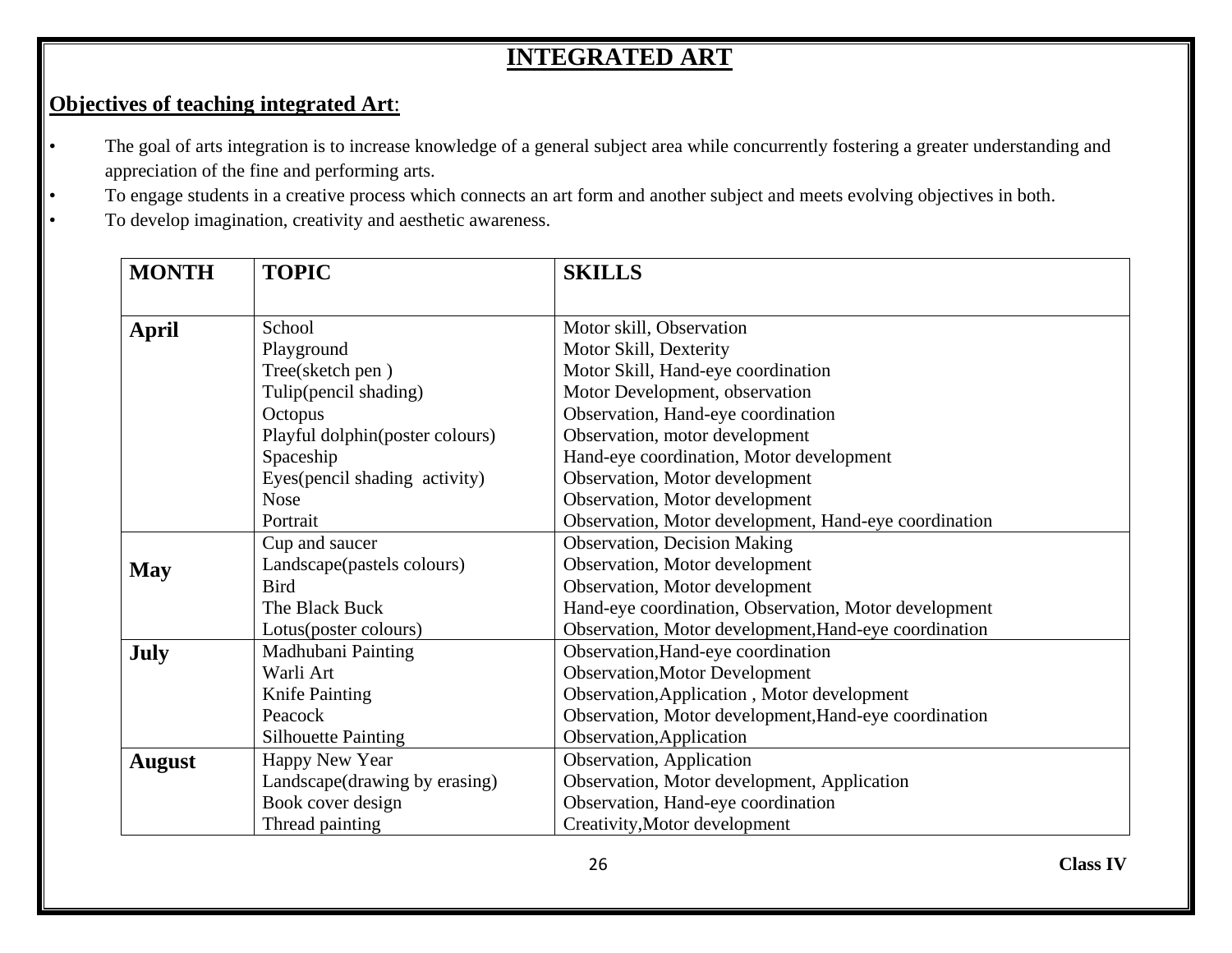|                 | Village scene                 | Observation, Hand-eye coordination, motor development |
|-----------------|-------------------------------|-------------------------------------------------------|
| <b>October</b>  | Different Tree                | Observation, Hand-Eye coordination, motor development |
|                 | <b>Leafy Creatures</b>        | Decision making, creativity                           |
|                 | Vase(vegetable printing)      | Observation, application                              |
|                 | Dancing Girls(pencil shaving) | Observation, application                              |
|                 | Butterfly(airblow painting)   | Application, creativity                               |
| <b>November</b> | Tribal mask                   | Observation, motor development                        |
|                 | Giraffe                       | Application, motor development                        |
|                 | Fish Aquarium                 | Observation, Hand-eye coordination                    |
|                 | Snake(origami)                | Motor development, observation                        |
|                 | Boat(origami)                 | Motor development, observation                        |
|                 | Santa is coming               | Observation, motor development, hand-eye coordination |
| <b>December</b> | <b>Book Mark</b>              | Observation, motor development, creativity            |
|                 | Fish(paper quilling)          | Observation, motor skills, creativity                 |
|                 | <b>Butterfly</b>              | Observation, Motor development, creativity            |
|                 | Camel(Mithila art)            | Observation, hand-eye coordination                    |
|                 | Dinosaur(hand print activity) | Motor development, creativity                         |
|                 | Fish(sandpaper)               | Observation, Hand-eye coordination                    |
| <b>January</b>  | Lamp shade                    | Observation, creativity                               |
|                 | Landscape(paper collage)      | Motor development, hand-eye coordination              |
|                 | <b>Fox</b>                    | Awa                                                   |
|                 |                               | Motor development, application                        |

# **EVALUATION SYSTEM:**

1. Regularity and maintenance of art work to keep track of their performance.

2. Participation of class activities.

# **EVALUATION PATTERN:**

#### **Term I**

- School
- Playground
- Tulip
- Octopus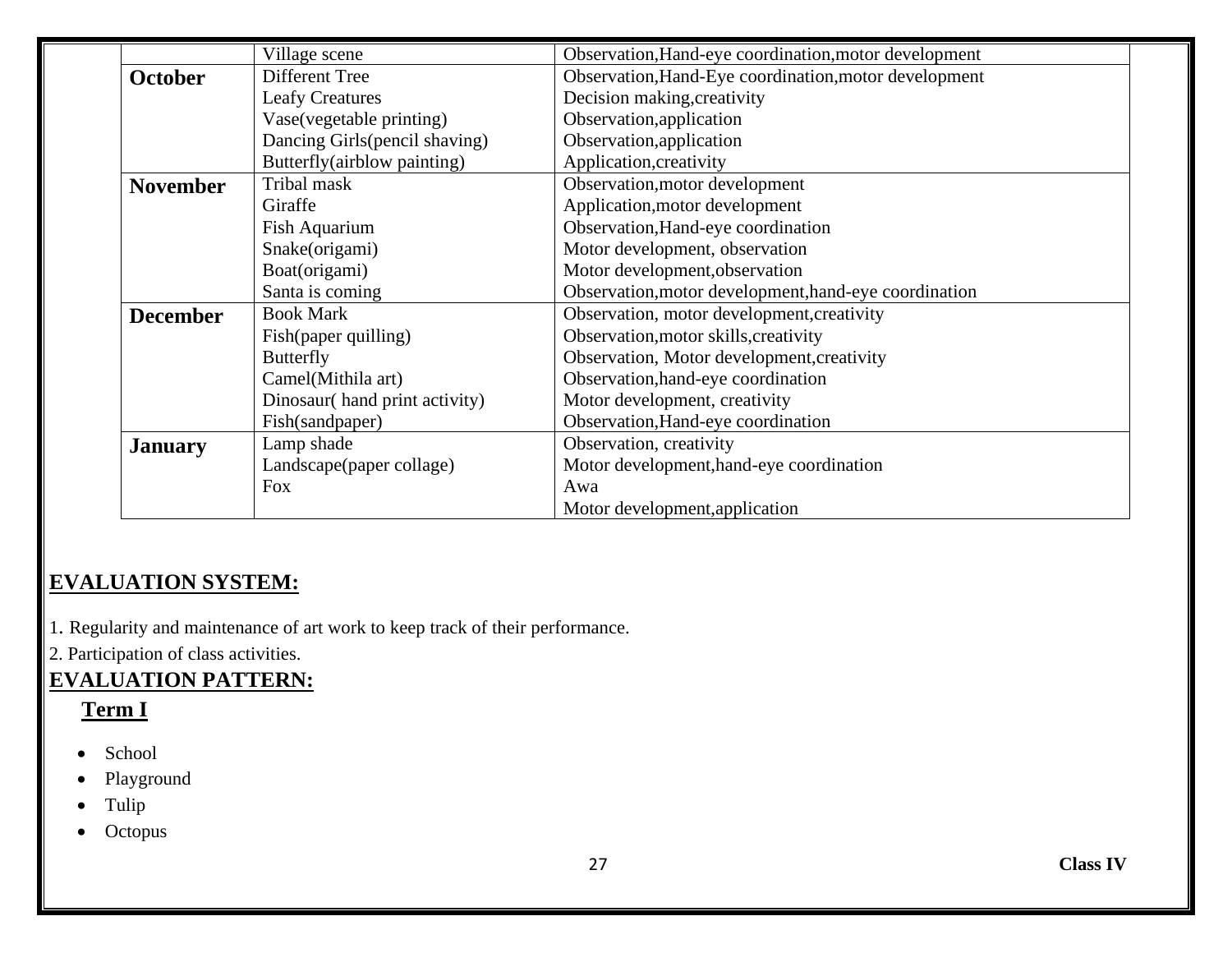- Playful dolphin
- Spaceship
- Landscape
- Madhubani Painting
- Warli Art
- **Peacock**

# **Term II**

- Different Trees
- Vase
- Dancing Girls
- Butterfly
- Fish Aquarium
- Camel
- Landscape
- Dancing Girls
- Giraffe

#### **Suggestions to Parents:**

- 1. Encourage your child to observe the colour, shapes and surroundings around them.
- 2. Make them believe that they can draw. Boost their confidence by encouraging them.
- 3. Praise their work and show confidence in them.
- 4. Discuss their artwork and projects done in school.
- 5. Introduce new materials and techniques to them.
- 6. Let them explore the world of art and colours by themselves.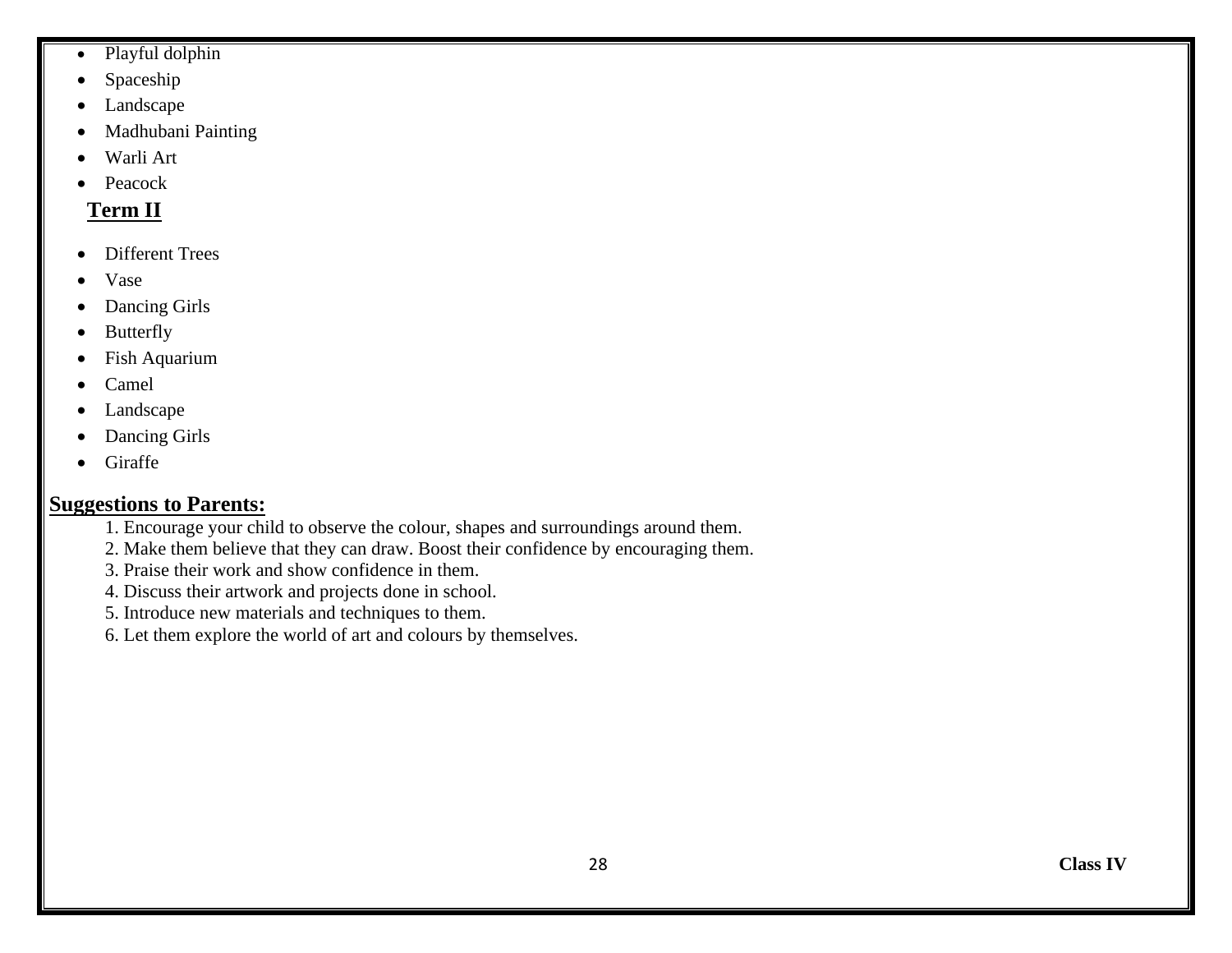# **PHYSICAL EDUCATION**

| Month        | <b>Topic</b>                      | Sub topic                    | <b>Objectives</b>                                                                                                                                                                                             | <b>Activity</b>                                                                                                                                                                                              |
|--------------|-----------------------------------|------------------------------|---------------------------------------------------------------------------------------------------------------------------------------------------------------------------------------------------------------|--------------------------------------------------------------------------------------------------------------------------------------------------------------------------------------------------------------|
| <b>April</b> | Agility, Balance,<br>Coordination | <b>Football</b>              | Warm up for other activities<br>$\bullet$<br>Improve speed and<br>endurance<br>Move and turn quickly<br>Others football skills                                                                                | Divide children into two<br>$\bullet$<br>groups<br>Each groups has an equal<br>numbers of markers.<br>Gaoling skills<br>$\bullet$<br>Match in two teams                                                      |
|              | Agility, Balance,<br>Coordination | <b>Scoring Goals</b>         | Move a ball from one end of<br>the playing area to the other<br>Keep close to a ball when<br>dribbling                                                                                                        | Individally, move a ball<br>$\bullet$<br>from one end of the<br>playing area to the<br>other by dribbling a<br>ball using basketball,<br>bouncing the ball,<br>kicking skills<br>$\bullet$<br>Dribble a ball |
| <b>May</b>   | Agility, Balance,<br>Coordination | <b>Throwing and Catching</b> | Develop eye, hand<br>$\bullet$<br>coordination<br>Develop strength<br>$\bullet$<br>Anticipate the speed and<br>path of the thrown object<br>Chest pass, underarm<br>throw, overhead throw and<br>bounce pass. | An equal number of players<br>stand on one lineand an equal<br>number face them on the<br>other line<br>Chest pass<br>Underarm pass<br>Bounce pass<br>Overhead pass<br>$\bullet$                             |
|              | <b>Basic Games Skills</b>         | <b>Athletics</b>             | Improve speed and power<br>Take part in simple race<br>Improve running, jumping,<br>throwing activities                                                                                                       | Jumping : over the cone<br>Hurdle: run and jump over<br>the four low hurdles<br>50m dash<br>$\bullet$                                                                                                        |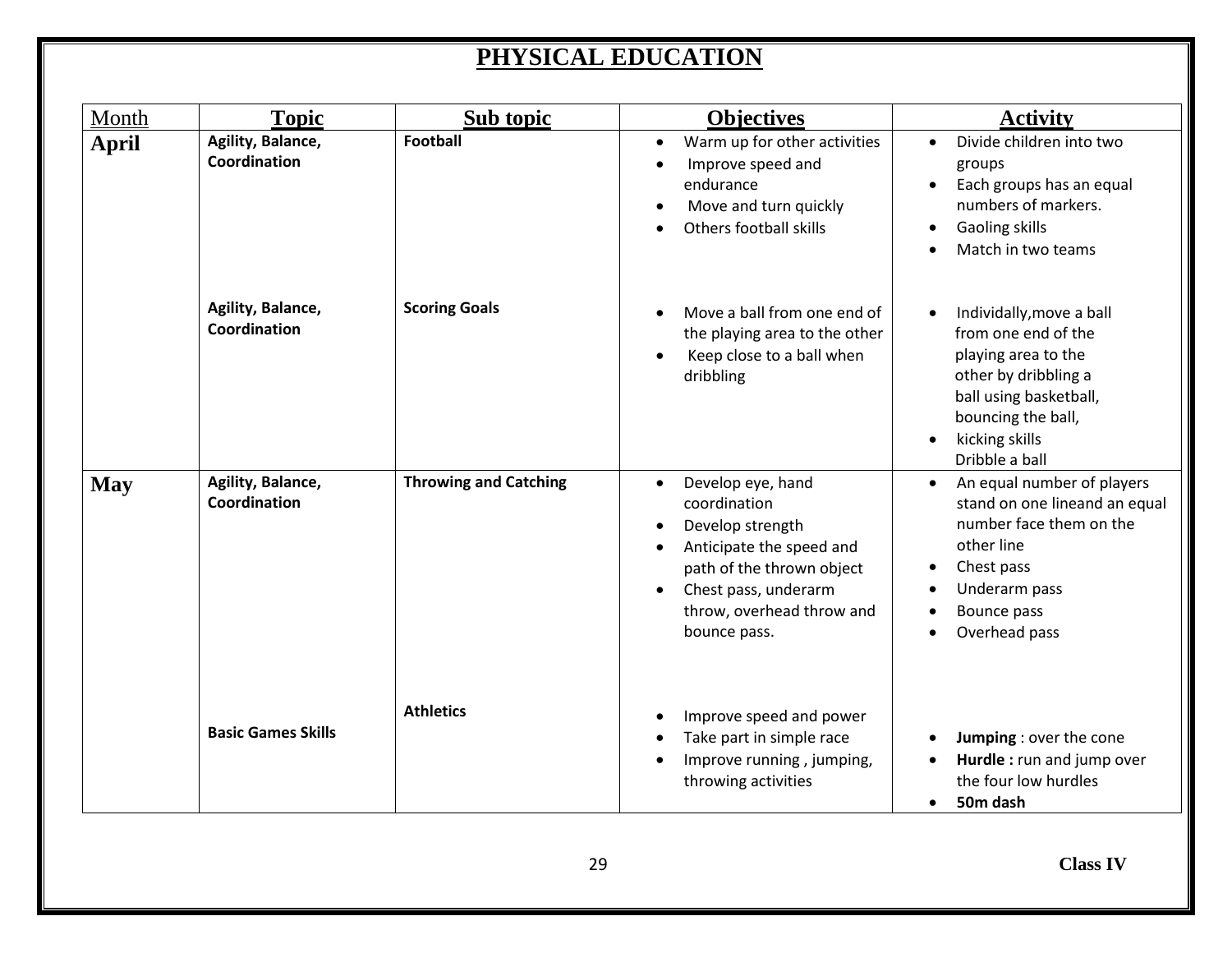| <b>July</b>   | Agility, Balance, | Dog and the Bone                |                               | Children stand in two lines            |
|---------------|-------------------|---------------------------------|-------------------------------|----------------------------------------|
|               | Coordination      |                                 | Use agility, coordination and | facing each other. Place a             |
|               |                   |                                 | balancing skills activities   | hoop and bean bag in the               |
|               |                   |                                 | Run, swerve, dodge            | middle of the lines. Teacher           |
|               |                   |                                 | Learn to avoid being caught   | called out a number, says 5.           |
|               |                   |                                 |                               | The 2 players numbered 5 run           |
|               |                   |                                 |                               | and try to pick up the ball. The       |
|               |                   |                                 |                               | player who is successful at            |
|               |                   |                                 |                               | runs back to their with the ball       |
|               |                   |                                 |                               | Monkey in the centre                   |
|               |                   |                                 | Intercept the ball            | Players form a circle with 1           |
|               |                   |                                 | Develop strength              | player in the middle                   |
|               |                   |                                 | take a role of a defender     | Ball is passed across the circle       |
|               |                   |                                 | Improve throwing, catching    | to each other                          |
|               | agility, Balance, | Intercepting the ball           | and hitting skills            | Player in the middle tries to          |
|               | Coordination      |                                 | Anticipate the path of a ball | intercept the pass                     |
|               |                   |                                 | and jump and move to          |                                        |
|               |                   |                                 | intercept it                  |                                        |
| <b>August</b> | Agility, Balance, | <b>Symmetric and asymmetric</b> | Hold position of static       | Hold static in Symmetry on             |
|               | Coordination      | shapes                          | balance                       | different body parts                   |
|               |                   |                                 | Show different symmetric      | Hold static in Asymmetric on           |
|               |                   |                                 | and asymmetric balances       | different body parts                   |
|               |                   |                                 | Understand the difference     |                                        |
|               |                   |                                 | between symmetric and         |                                        |
|               |                   |                                 | asymmetric shapes             |                                        |
|               |                   |                                 | Have fun and work together    | <b>Tunnel ball</b>                     |
|               |                   |                                 | improve coordination          | Arch ball                              |
|               | Agility, Balance, | <b>Relay race</b>               | Keep a ball under control     | Arch and tunnel ball                   |
|               | Coordination      |                                 | Keep alert and move quickly   | Sitting arch ball                      |
|               |                   |                                 |                               |                                        |
| September     |                   |                                 |                               |                                        |
|               |                   |                                 | improve throwing skills       | • Divide the class into groups, each   |
|               | Agility, Balance, | <b>Circle Dodge Ball</b>        | improve dodging skills        | comprising 10-15 children. Team A      |
|               | Coordination      |                                 | watch the ball and            | makes a circle. Team B stand inside    |
|               |                   |                                 | anticipate its path           | the circle made by Team A. Using one   |
|               |                   |                                 |                               | soft ball the players in Team A try to |
|               |                   | 30                              |                               | <b>Class IV</b>                        |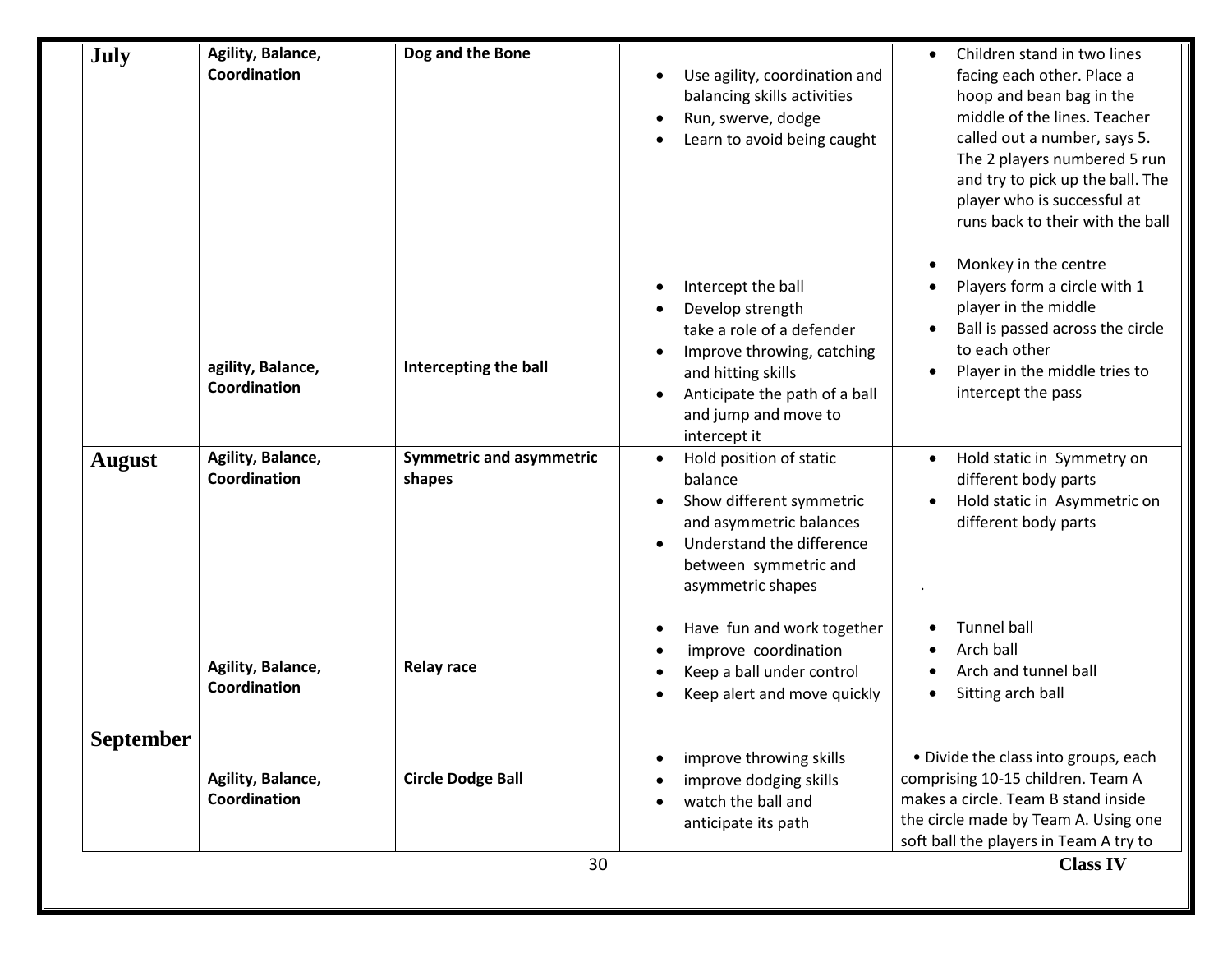|                |                                   |                            | Throw and aim accurately<br>$\bullet$                                                                                                                                                                                     | hit the players in the middle of the<br>circle below the knee. Play the game<br>for a specified time (2 minutes). Count<br>the number of times the players in the<br>middle are hit. After the specified time<br>the teams change places. The winning<br>team is the team that scored the least<br>number of hit |
|----------------|-----------------------------------|----------------------------|---------------------------------------------------------------------------------------------------------------------------------------------------------------------------------------------------------------------------|------------------------------------------------------------------------------------------------------------------------------------------------------------------------------------------------------------------------------------------------------------------------------------------------------------------|
|                | Agility, Balance,<br>Coordination | Shooting and scoring goals | Shoot into higher goals and<br>targets<br>use one handed and two<br>handed throwing actions<br>jump and shoot with one or<br>two hands<br>Dribble and shoot.<br>throw and bounce pass                                     | Score a goal by throwing a ball<br>to hit the target.<br>(football)                                                                                                                                                                                                                                              |
| <b>October</b> | Agility, Balance,<br>Coordination | basketball                 | develop eye, hand<br>$\bullet$<br>coordination<br>develop strength anticipate<br>the speed and path of the<br>thrown object chest pass,<br>underarm throw, overhead<br>throw and bounce pass.<br><b>Basketball skills</b> | An equal number of players stand on<br>one line, and an equal number face<br>them on the other line<br>Run with ball by doing dribble<br>$\bullet$<br>Basket goal practise                                                                                                                                       |
|                | Agility, Balance,<br>Coordination | <b>Dribble and shoot</b>   | move a ball from one end of<br>the playing area to the other<br>keep close to a ball when<br>dribbling<br>learn where to position<br>oneself to score goals                                                               | bouncing a ball downwards (as<br>in basketball)<br>kicking skills<br>zig zag move with basket ball                                                                                                                                                                                                               |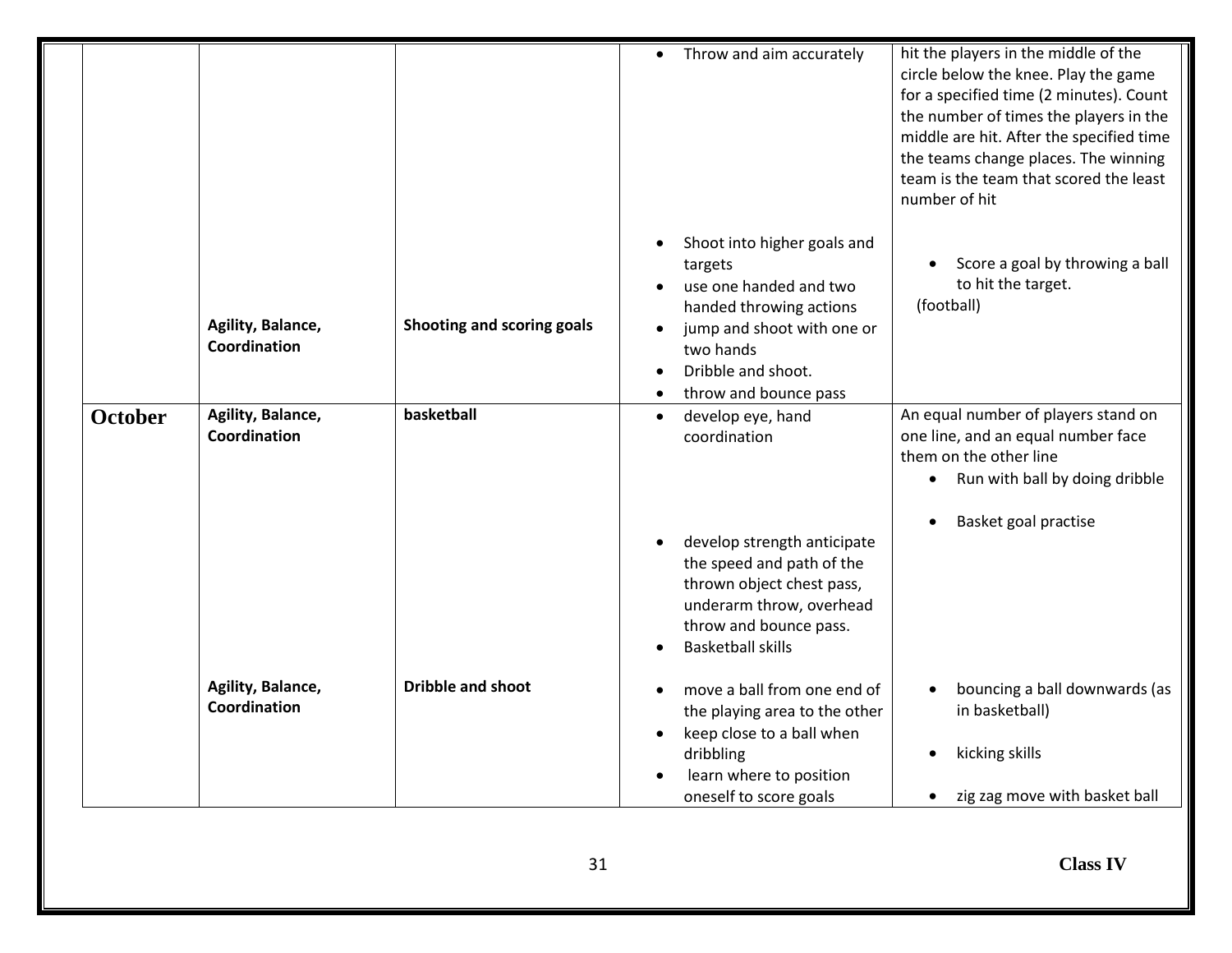| <b>November</b> | Agility, Balance,<br>Coordination<br>Agility, Balance,<br>Coordination | Catch up<br><b>Passing and shooting</b>   | control while moving in a<br>zigzag pathway.(basketball)<br>develop eye, hand<br>$\bullet$<br>coordination<br>anticipate the speed and<br>path of the thrown object<br>be ready to catch the ball,<br>chest pass, underarm throw,<br>overhead<br>move into a space to receive<br>a pass<br>work together to get from<br>one end of the playing area | Players stand in a circle. Use<br>$\bullet$<br>two balls. Throw and catch the<br>balls around the circle. Try to<br>pass the ball quickly so that<br>the second ball catches the<br>first.<br>With a partner get a ball from<br>one end of the playing area to<br>the other by:<br>throwing and catching (try not |
|-----------------|------------------------------------------------------------------------|-------------------------------------------|-----------------------------------------------------------------------------------------------------------------------------------------------------------------------------------------------------------------------------------------------------------------------------------------------------------------------------------------------------|-------------------------------------------------------------------------------------------------------------------------------------------------------------------------------------------------------------------------------------------------------------------------------------------------------------------|
|                 |                                                                        |                                           | to the other<br>pass the ball in front of the<br>player receiving the ball<br>pass accurately                                                                                                                                                                                                                                                       | to move when holding the<br>ball $(1)$<br>Bouncing and passing (two<br>bounces and pass the ball).                                                                                                                                                                                                                |
| <b>December</b> | Agility, Balance,<br>Coordination                                      | <b>Basket ball</b>                        | Improve the skills of<br>running,<br>Dribbling skill<br><b>Basket skill</b><br>Running zig zag                                                                                                                                                                                                                                                      | Run with ball doing dribbling<br>skill<br>Try to do basket with both<br>hands<br>Take ball in zig zag way                                                                                                                                                                                                         |
|                 | <b>BASIC GAME SKILLS</b>                                               | <b>Athletics</b>                          | Physical fitness and skills<br>Mental alertness<br>Ethical qualities                                                                                                                                                                                                                                                                                | 50M DASH<br>Races                                                                                                                                                                                                                                                                                                 |
| <b>January</b>  | Agility, Balance,<br>Coordination                                      | <b>Symmetric and asymmetric</b><br>shapes | Hold position of static<br>$\bullet$<br>balance<br>Combing balancing and<br>moving<br>develop eye, hand<br>coordination<br>anticipate the speed and<br>path of the thrown object                                                                                                                                                                    | Hold static in Asymmetric on<br>different body parts<br>An equal numbers of players stand on<br>one line, and an equal number face<br>them on the other line<br>Chest pass<br>Underarm pass                                                                                                                       |
|                 |                                                                        | 32                                        |                                                                                                                                                                                                                                                                                                                                                     | <b>Class IV</b>                                                                                                                                                                                                                                                                                                   |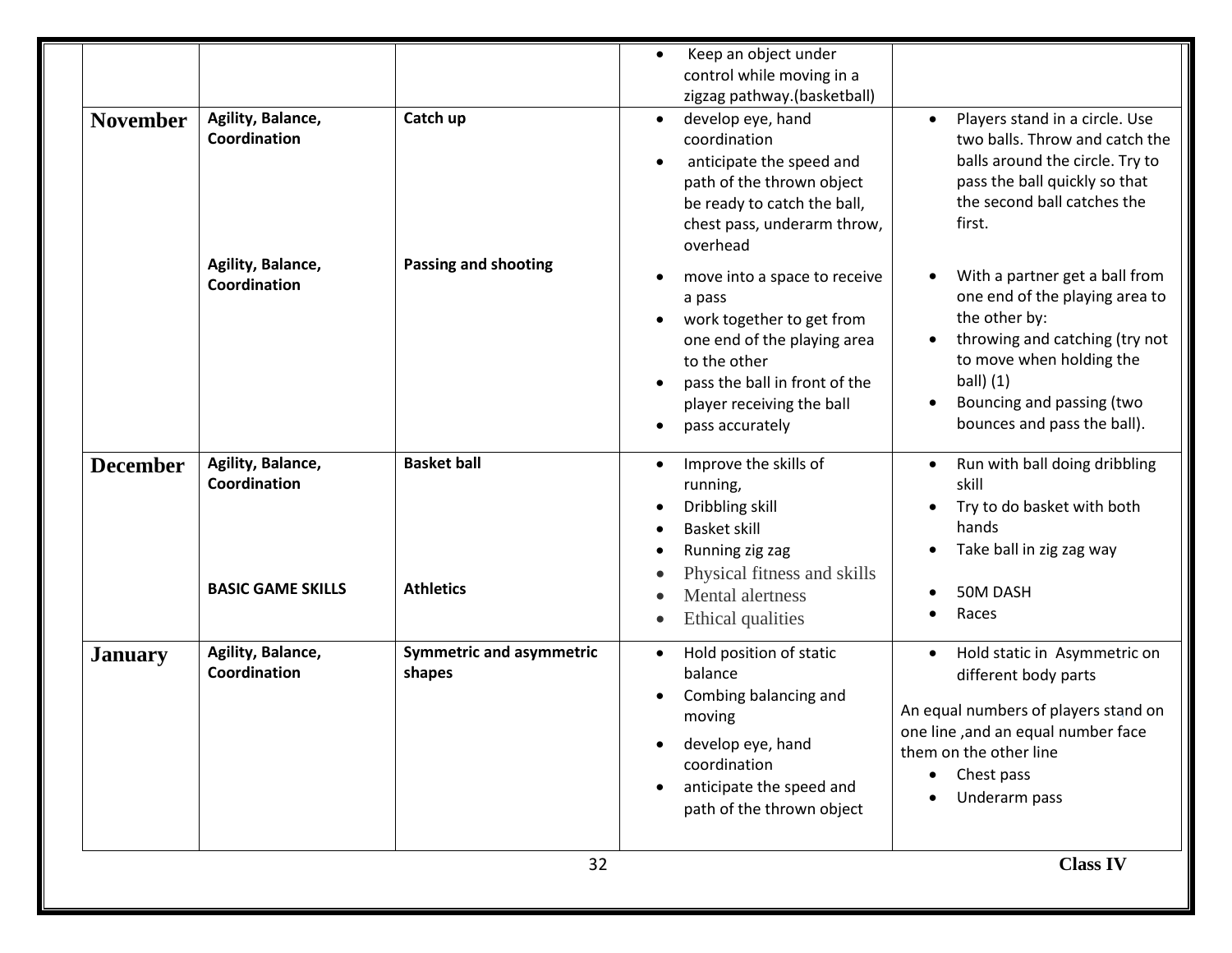|          | Agility, Balance,<br>Coordination | <b>Throwing and Catching</b> | Chest pass, underarm<br>$\bullet$<br>throw, overhead throw and<br>bounce pass.<br>improve speed and<br>endurance            | Bounce pass<br>Overhead pass<br>Divide children into two<br>groups                                                                                                                                                                                                                                                                                                                                                                                                                                                        |
|----------|-----------------------------------|------------------------------|-----------------------------------------------------------------------------------------------------------------------------|---------------------------------------------------------------------------------------------------------------------------------------------------------------------------------------------------------------------------------------------------------------------------------------------------------------------------------------------------------------------------------------------------------------------------------------------------------------------------------------------------------------------------|
| February | Agility, Balance,<br>Coordination | football                     | • Others football skills                                                                                                    | Divide children into two groups<br>Each groups has an equal<br>numbers of markers.<br>Gaoling skills<br>Match in two teams                                                                                                                                                                                                                                                                                                                                                                                                |
|          | Agility, Balance,<br>Coordination | <b>Circle Dodge Ball</b>     | improve throwing skills<br>improve dodging skills<br>watch the ball and<br>anticipate its path<br>Throw and aim accurately. | • Divide the class into groups, each<br>comprising 10-15 children. Team A<br>makes a circle. Team B stand inside<br>the circle made by Team A. Using<br>one soft ball the players in Team A<br>try to hit the players in the middle<br>of the circle below the knee. Play<br>the game for a specified time (2<br>minutes). Count the number of<br>times the players in the middle are<br>hit. After the specified time the<br>teams change places. The winning<br>team is the team that scored the<br>least number of hit |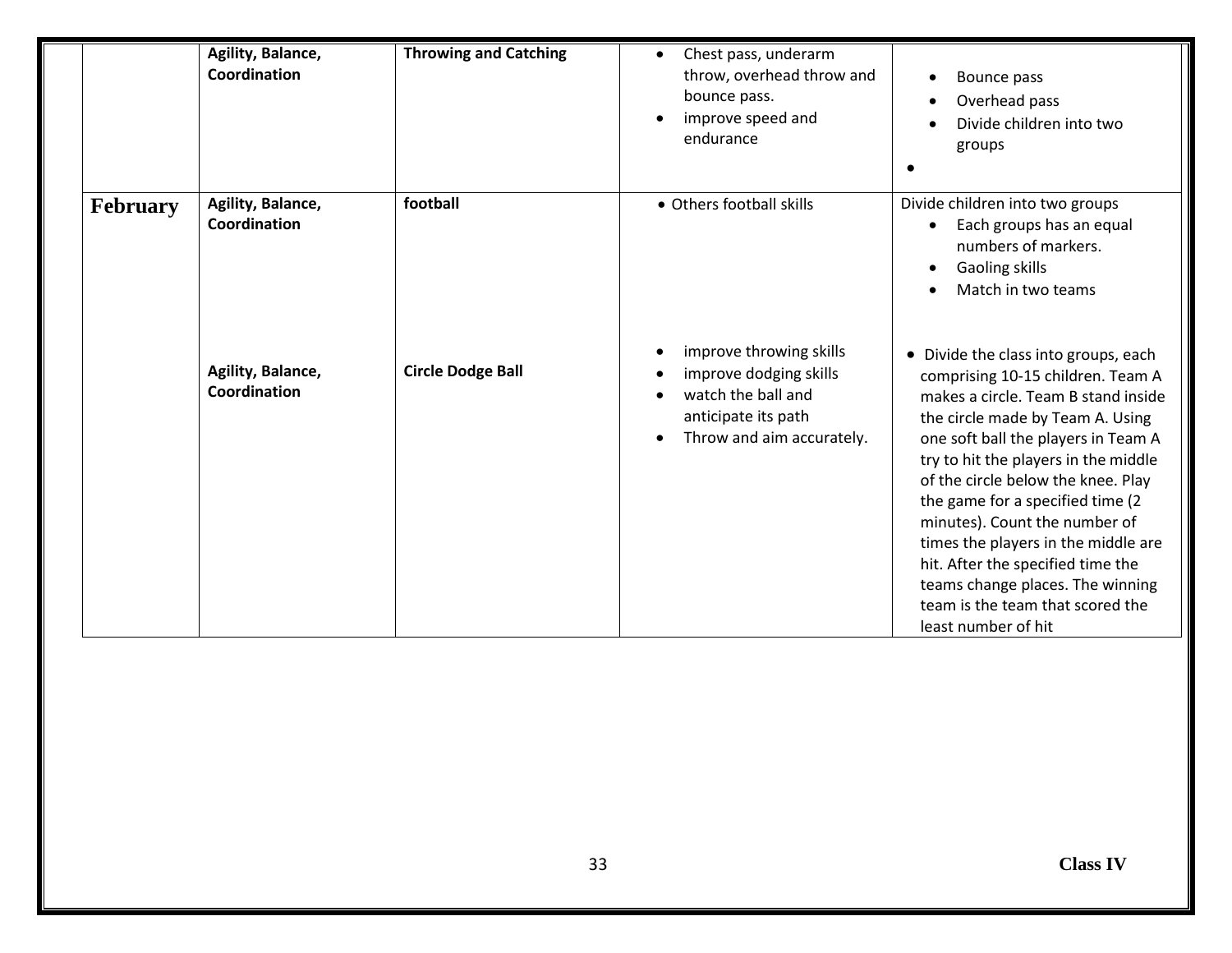#### **Learning Outcomes**

#### **English:**

- 1) To articulate the knowledge and skills you want students to acquire by the end of the course.
- 2) All of learning objectives exemplified are measurable in that they point to a clear assessment that can easily check the student's ability.
- 3) The children would have a purposeful vocabulary, they would spell the words correctly and become proficient in the proper usage of language (creative writing) and good communication ( verbal)
- 4) Able to read, comprehend and answer the questions with ease and speed.
- 5) Read text with voice modulation and expression.
- 6) Correct usage of Grammar is done in written and spoken form and the students are prepared for the next class.
- 7) Through activities like poem Recitation, dramatization, debates, they are made confident in public speaking.

# ह िंदी **:**

- 1) नए शब्दों दवारा भंडार में वृद्धि।
- 2) नए शब्दों से वाक्य निर्माण दवारा अभिव्यक्ति में विकास।
- 3) रचनात्मक कायिद्वारा लेखन प्रतििा का ववकास।
- 4) विषय ज्ञान के दौरान एकाग्रता, आत्मसंयम एवं आत्मविश्वास का विकास।
- 5) नियमित पठन प्रक्रिया के कारण शुद्ध उच्चारण।

#### **Mathematics:**

- 1) Develop interest and positive attitude towards Mathematics.
- 2) Appreciate the contributions of mathematicians.
- 3) Learn to calculate faster (mentally also)
- 4) Develop analytical approach and problem-solving ability.
- 5) Recall, differentiate, classify, comprehend, discuss and give examples of the various concepts studied.
- 6) Understand the importance and relate the concepts to real life situations.
- 7) To emerge as skilled persons and grow independent to earn their livelihood.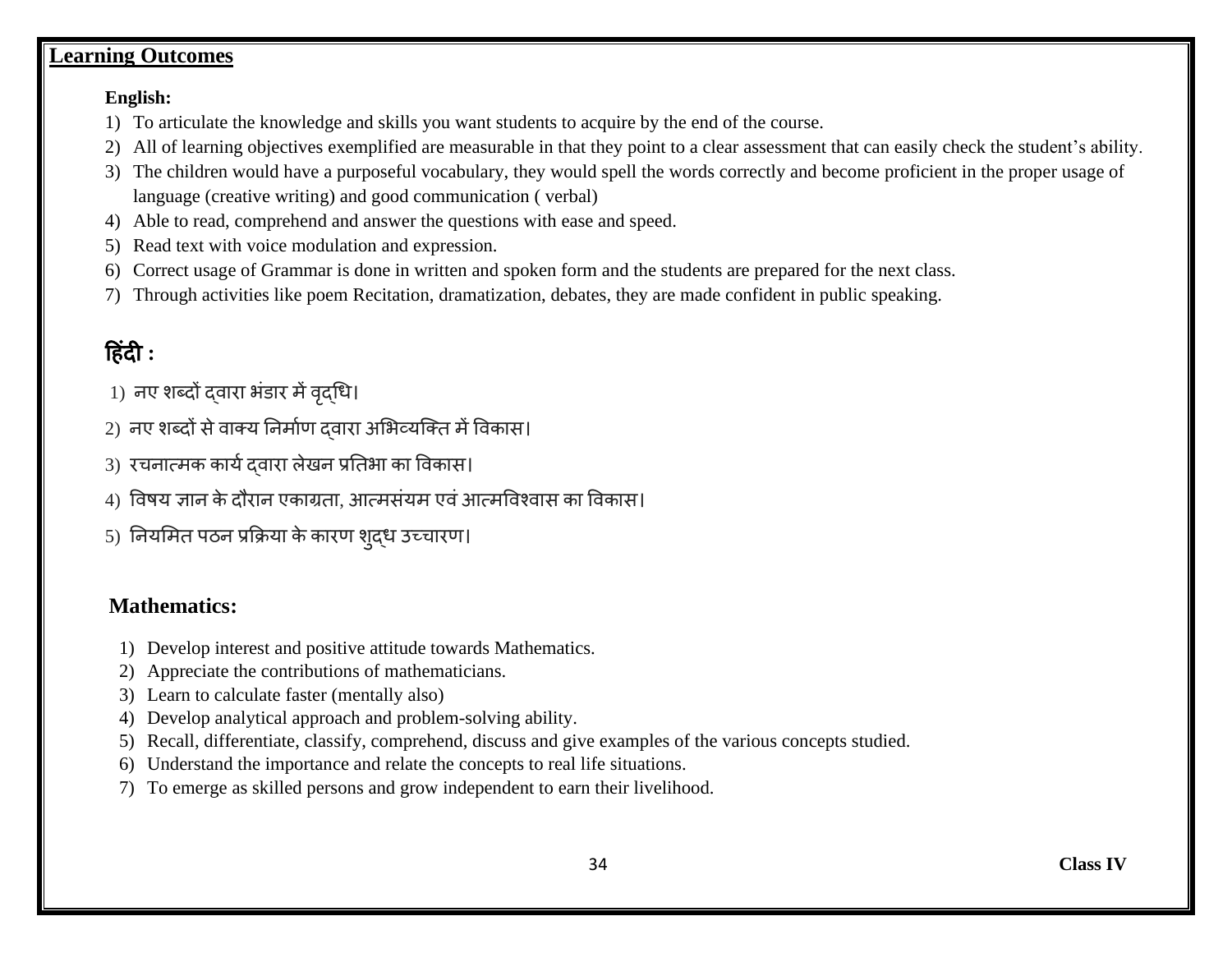#### **EVS**

- 1) Analyse situations and apply concept to solve the problem.
- 2) Develop scientific approach and problem solving attitude.
- 3) Develop their drawing skills.
- 4) Know about the human body, its organs and their functions.
- 5) Relate the concepts learned with their daily lives.

#### **Computer**

- 1) Students will attain an ability to apply knowledge of computing and mathematics appropriate to the discipline.
- 2) Students will attain an ability to analyze a problem, and identify and define the computing requirements appropriate to its solution.
- 3) Students will attain an ability to design, implement, and evaluate a computer-based system, process, component, or program to meet desired needs.
- 4) Students will attain an ability to function effectively on teams to accomplish a common goal.
- 5) Students will attain an understanding of professional, ethical, legal, security and social issues and responsibilities.
- 6) Students will attain an ability to communicate effectively with a range of audiences.
- 7) Students will attain an ability to analyze the local and global impact of computing on individuals, organizations, and society.

### **General Knowledge**

- 1) Development of sensitivity towards language and other cultures.
- 2) Acquisition of thinking skills and development of healthy attitudes and moral values.
- 3) Awareness about their country and world is enhanced.
- 4) The children gained confidence through activities like group discussion and quizzes.

#### **Integrated Art :**

- 1. Develop creativity and imagination through a range of various activities.
- 2. Improve ability to control materials, tools and techniques.
- 3. Develop confidence in the use of visual and tactile elements and materials.
- 4. Use artistic and aesthetic sensibility in day-to-day life situation.
- 5. Develop sensitivity to qualities of line, shape, colour and tone, texture and pattern.